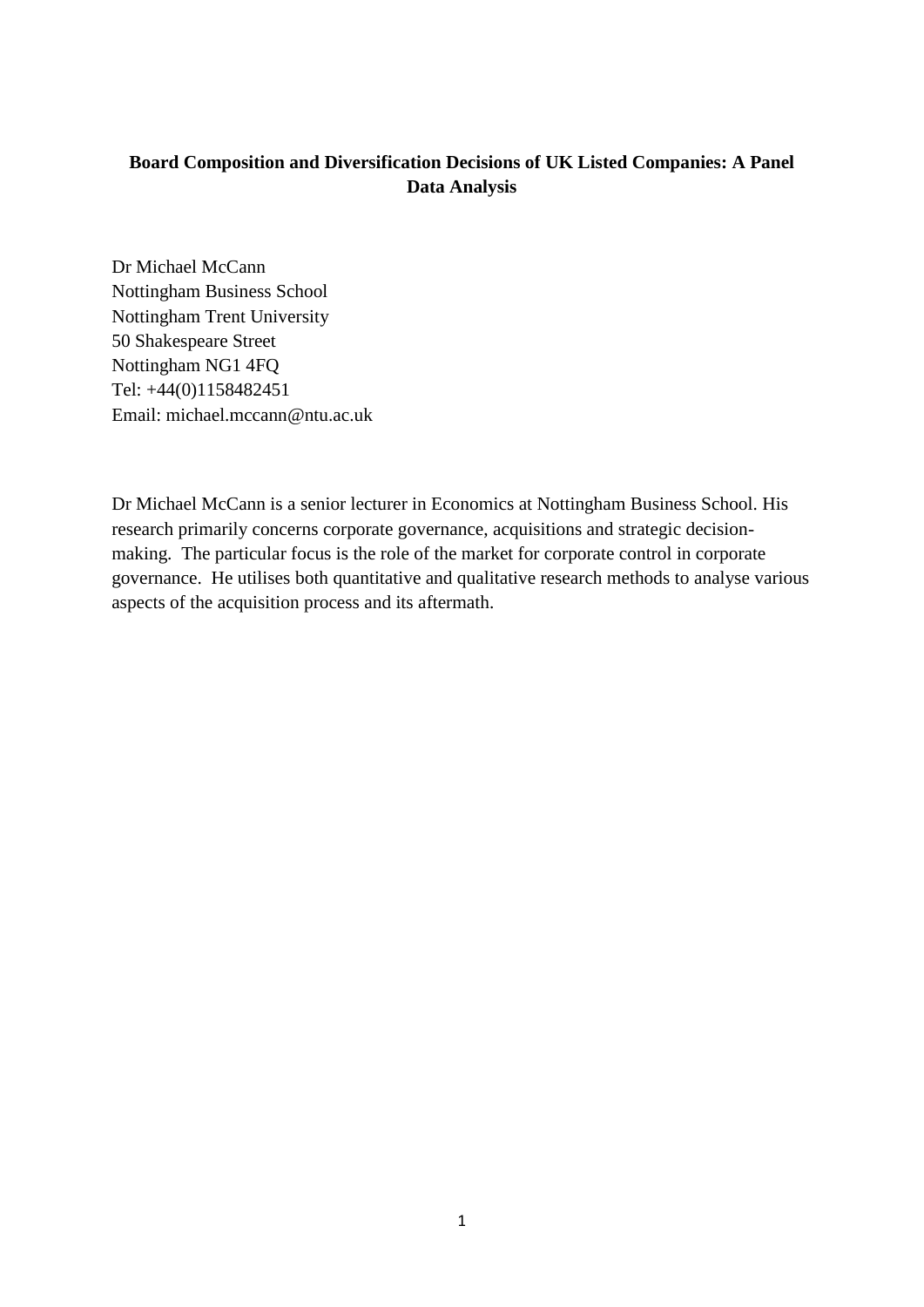# **Board Composition and Corporate Diversification in UK Listed Companies: A Panel Data Analysis**

# **Abstract**

This paper investigates the link between the board composition and the corporate diversification decisions of 50 large UK listed corporations over the period from 2005 to 2015. The panel data analysis integrates changes in board composition and its dynamic effect on the extent of diversification. We find that increased board independence influences the extent of both unrelated and related diversification. Neither institutional representatives nor extraindustry interlocking directors influence the extent of diversification in ways which promote shareholders' interests. The findings supports corporate governance policy promoting board independence. In contrast, these findings suggest extending the involvement of institutional investors to board representation may not mitigate agency problems in large companies.

Key Words: Corporate governance, Board of Directors, Diversification, Strategy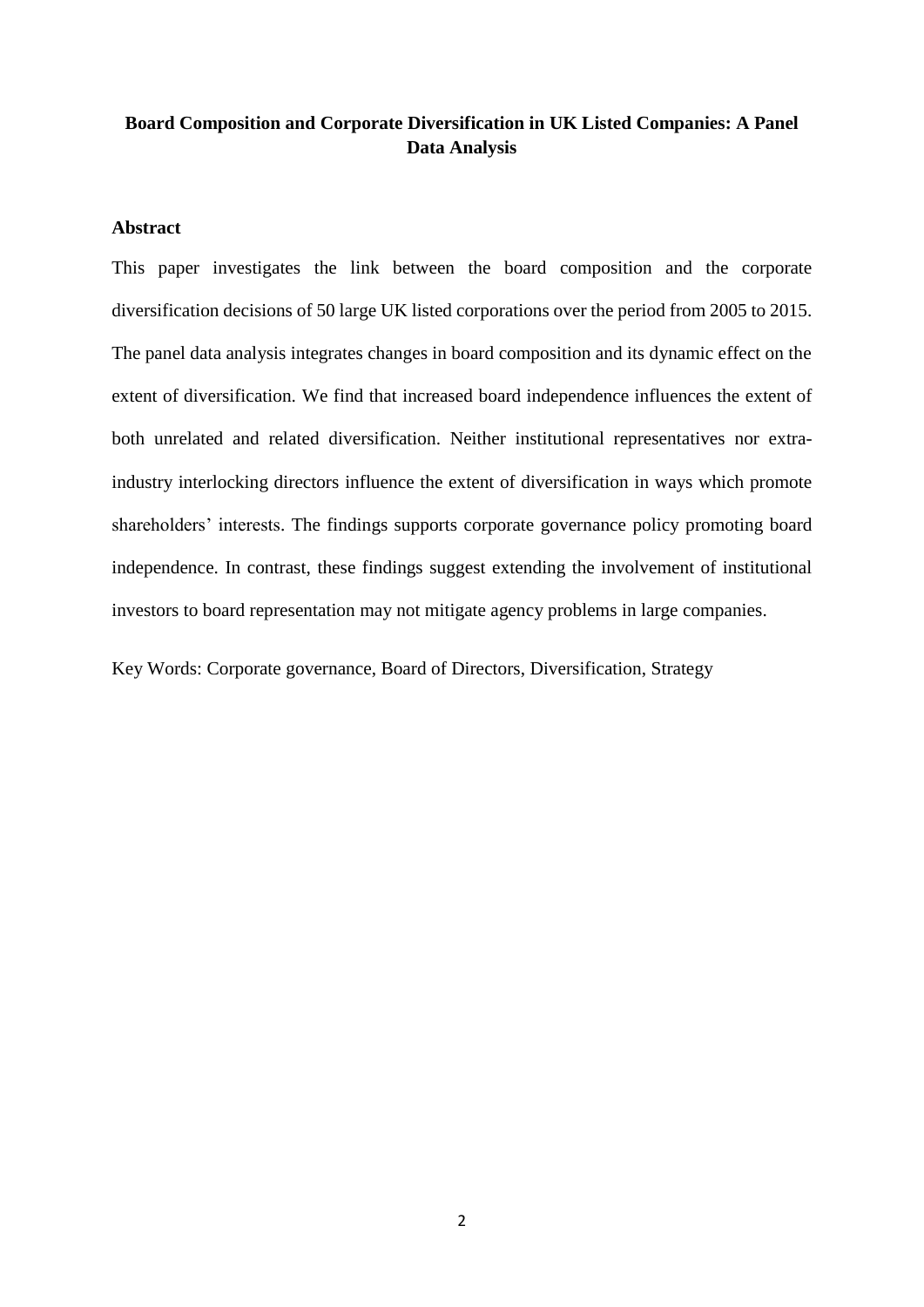### **1 Introduction**

This paper adds to the literature surrounding the governance role of corporate boards of directors by exploring the link between board composition and corporate diversification. In large joint stock companies, characterised by the separation of ownership and control, corporate governance mechanisms are intended to provide shareholders with some reassurance that managers will try to achieve outcomes that are in their interests (Shliefer and Vishny, 1997). With ongoing concerns about the effectiveness of such mechanisms, considerable academic research and policy discussions on corporate governance reform has centred on the role of corporate boards of directors (Adams et al. 2010). The work has produced a range of perspectives on the contribution of boards to corporate decision-making. Managerial hegemony theory suggests that boards are ineffective governance mechanisms, making little contribution to corporate decision-making (Pfeffer, 1972). Meanwhile, agency theory proposes that the corporate governance role of boards involves monitoring and discipline (Kaplan and Minton, 2006). Finally, stewardship theory argues that boards take an 'active' role in the management and control of corporations (Finkelstein and Hambrick, 1996; Walsh and Seward, 1990). These different perspectives have significant implications for the role of boards as effective corporate governance mechanisms and have influenced the policy debate as a result.

Corporate governance reform has emphasised the extent to which boards are independent of senior managers on the basis that such outside directors, acting as autonomous guardians of shareholder wealth, should ensure that resources are utilised effectively. For example, the most recent revision of the UK Corporate Governance Code (Financial Reporting Council, 2016, p. 10) states, "…the board should determine whether the director is independent in character and judgement and whether there are relationships or circumstances which are likely to affect, or could appear to affect, the director's judgement". To enhance the independence of boards, the UK Code expects a majority of board members in large companies to meet its definition. The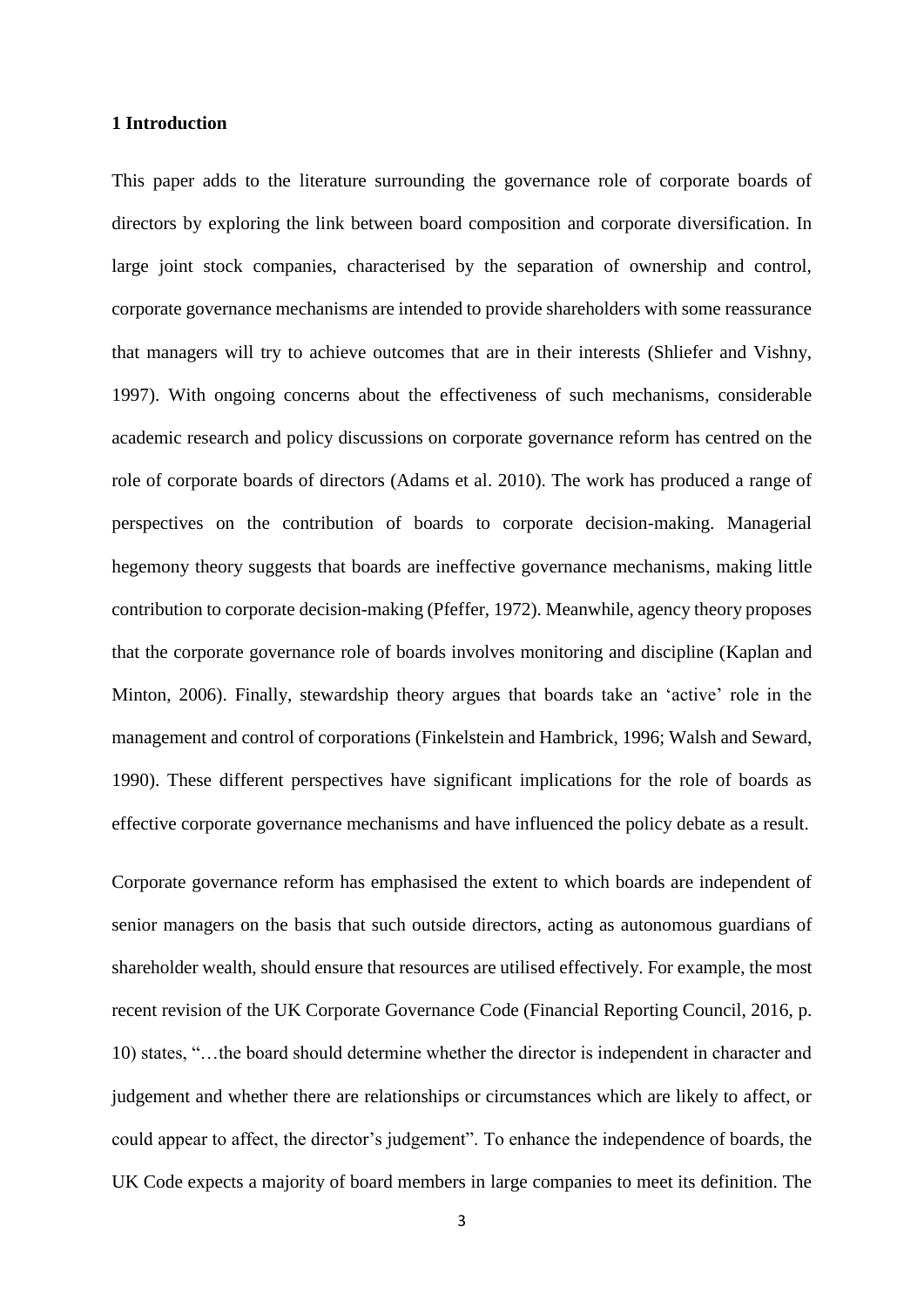is echoed in the US, where the listing requirements of both the New York Stock Exchange and the NASDAQ include requirements for a majority of independent directors on the board.

Unfortunately, the extensive work analysing the impact of board independence on performance has produced little positive evidence (McKnight and Weir, 2009; Nicholson and Kiel, 2007), and while other research indicates that such independent directors monitor and discipline senior managers (Chizema and Kim, 2010), there is scant evidence for their active involvement in formulating strategy, except in periods of crises (O' Shannassy, 2010).

The literature highlights the extent of information asymmetry between independent directors and executive directors as the key factor determining the effectiveness of boards (Holmstrom, 2005). Access to information by independent directors is hampered by the limited time they can devote to a company (Fich and Shivdasani, 2006; McNulty and Pettigrew, 1999) and the reluctance of Chief Executive Officers (CEOs) to reveal it (Adams and Ferreira, 2007; Hermalin and Weisbach, 1998). Agency problems between shareholders and managers could be resolved by the presence of representatives of institutional ownership blocks on boards since they have an incentive to overcome information asymmetries and challenge management recommendations (Adams and Ferreira, 2007). Some evidence suggests that such behaviour by institutional investors is associated with improved performance (Clifford, 2008).

One area which could deepen knowledge of the influence of board composition on corporate governance is an analysis of its link with corporate diversification decisions. Corporate diversification is defined by Montgomery (1994) as participation in different markets. In the literature, a distinction is drawn between related and unrelated product diversification. Related diversification involves products where synergies arising from economies of scope exist. According to the resources approach, the ability of companies to exploit underutilised competences across related product markets enhances firm value (Rumelt, 1982). Meanwhile,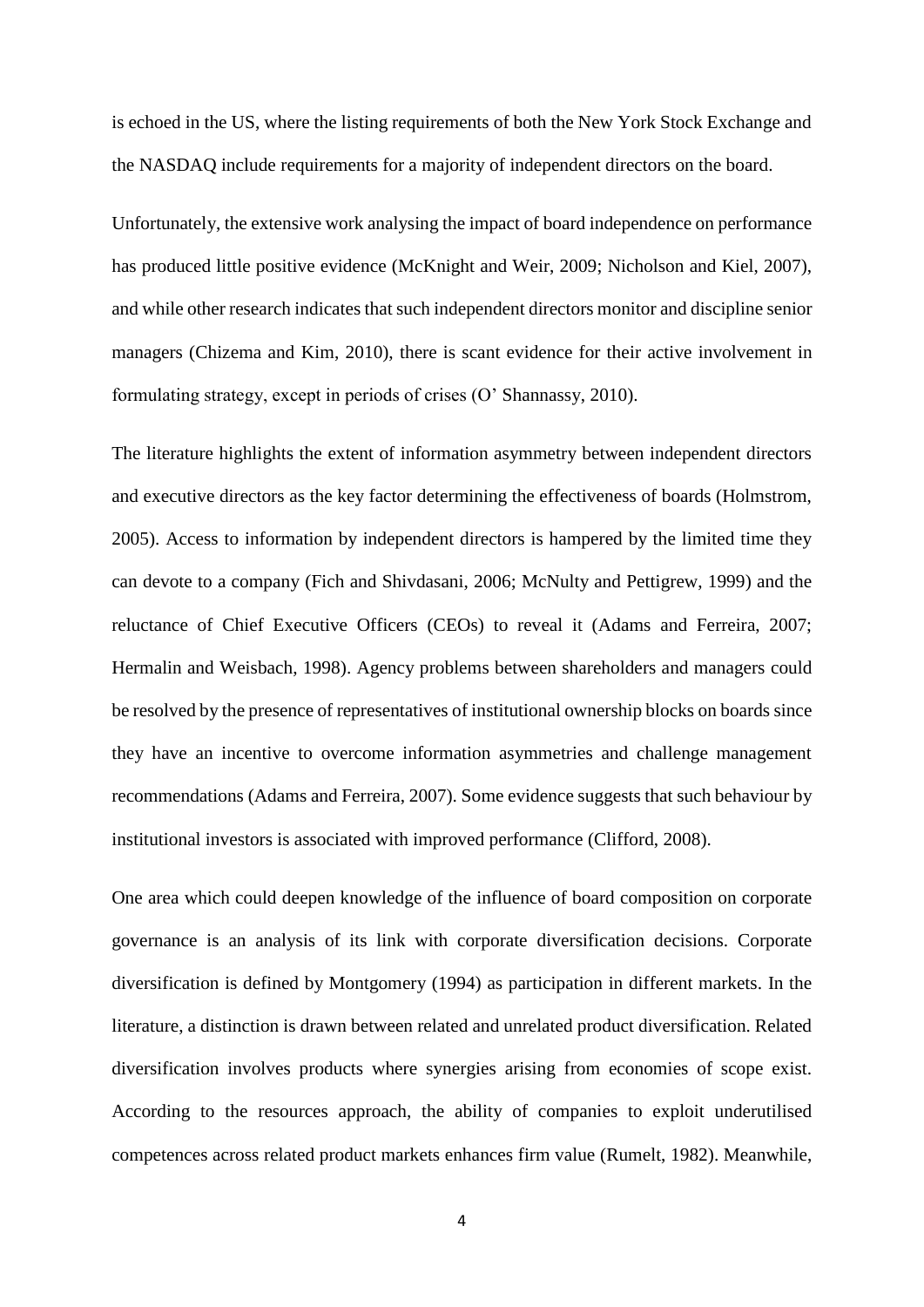unrelated diversification involves companies operating in very different product areas. Efficiency theory proposes that while investors should diversify their own portfolios across unrelated activities, in line with portfolio theory, it is wasteful if companies do it on their behalf. Consequently, unrelated diversification by companies is detrimental to shareholders' wealth (Amihud and Lev, 1981; Graham et al., 2002). Therefore, if boards were effective corporate governance mechanisms, then firms should pursue related product diversification and avoid unrelated product diversification.

This paper adds to the corporate governance literature on the role of boards by analysing the link between board composition and UK corporate diversification. The contributions include incorporating recent developments in board dynamics in the context of asymmetric information to develop hypotheses analysing whether the presence of directors with specific attributes can indicate their role in decision-making. Further, the paper incorporates a longitudinal aspect to the analysis which integrates changes in board composition and its dynamic effect on the extent of diversification. We also distinguish between the degree of related and unrelated diversification that firms conduct. Our findings imply that boards are active monitors, with the proportion of independent directors and their average length of tenure having a significant impact on both unrelated and related product diversification in the direction anticipated by agency theory. This suggests that, not only the presence of independent directors, but also, their cumulative experience of the company helps overcomes the asymmetric information they face. Since tenures can be short, we proposes that, in addition to increasing the proportion of independent directors on boards, encouraging longer tenures should produce more effective corporate governance.

The paper is structured as follows. The second section discusses existing theories which have conflicting views of the role of boards in corporate decision-making, incorporating recent developments regarding the role of boards in corporate strategy in the context of asymmetric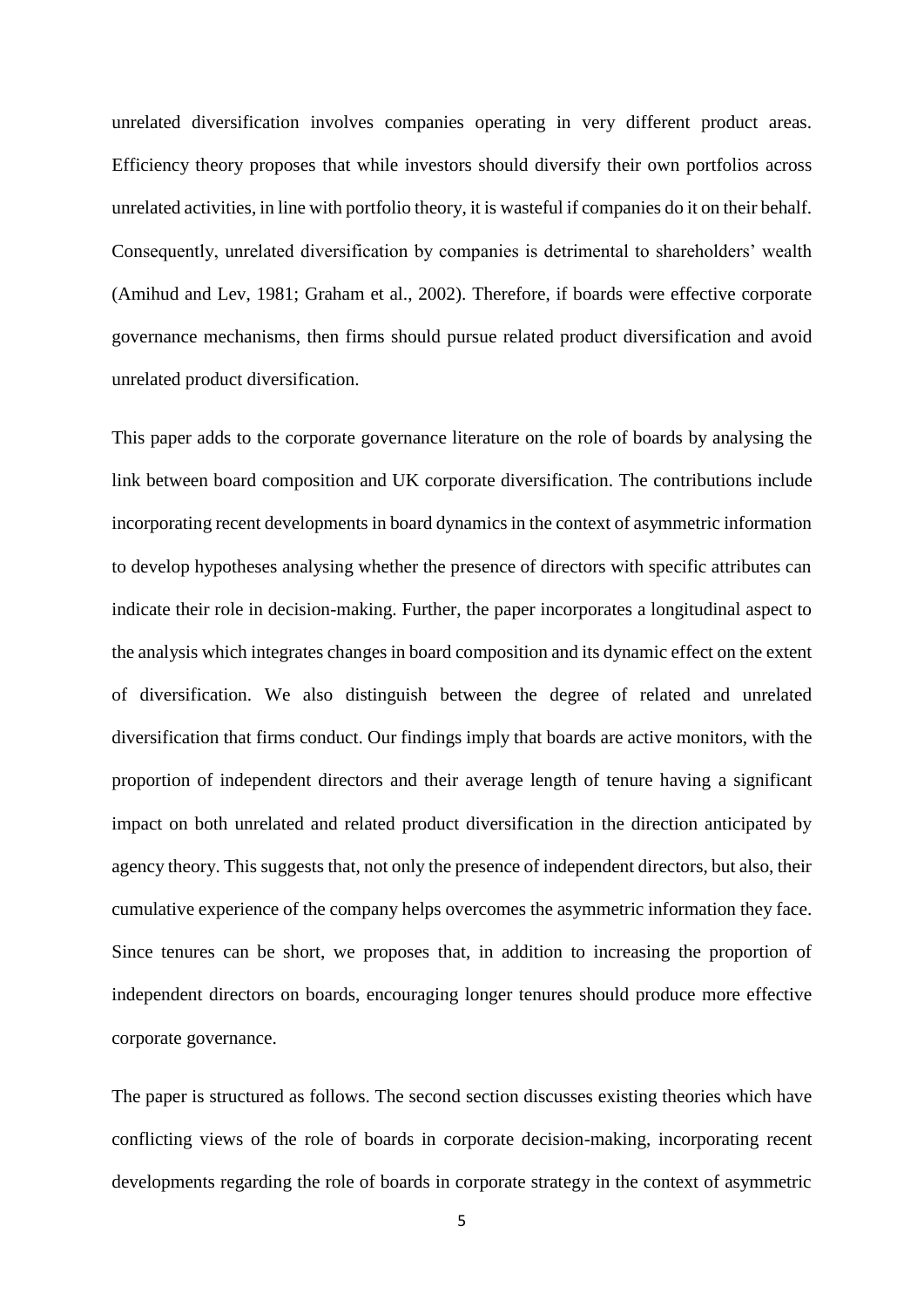information. We derive hypotheses proposing links between aspects of board composition and the extent of corporate diversification. Section 3 presents the sample, variables and empirical design. Section 4 presents the findings and discusses their implications. Section 6 is the conclusion.

# **2 The Corporate Governance Role of Boards in Decision-making**

Corporate strategy defines an iterative process through which a corporation attempts to use the resources it controls to maximise value (Hendry and Kiel, 2004). Strategy will include identifying areas where resources would be used most efficiently. This will necessarily involve decisions surrounding the extent of diversification pursued by a firm. Where capital markets are highly liquid, shareholders have an ability to select and maintain a level of risk by holding a diversified portfolio of shares. As a result, they prefer companies to focus on related investments around the exploitation of core competences – termed related diversification (Rumelt, 1982). The corporate governance concern is that executive directors, in order to spread their firm-specific risk or 'empire-build' (Amihud and Lev, 1981; Jensen, 1986; Lane et al, 1998), may pursue unrelated diversification where there is little scope for the exploitation of core competences. The implication for the role of boards as effective corporate governance mechanisms is to ensure diversification decisions maximise value, increasing the extent of related diversification and avoiding unrelated diversification.

Since boards are endogenous (all companies have them), empirical work focuses on structural differences across boards which are anticipated to capture differences in behaviour, and hence their role, if any, in corporate governance. CEO-Chairman duality, board size, staggered boards, board appointments, board diversity and composition are some of the structural features which have been analysed in the literature (see Adams et al., 2005; Adams and Ferreira, 2007;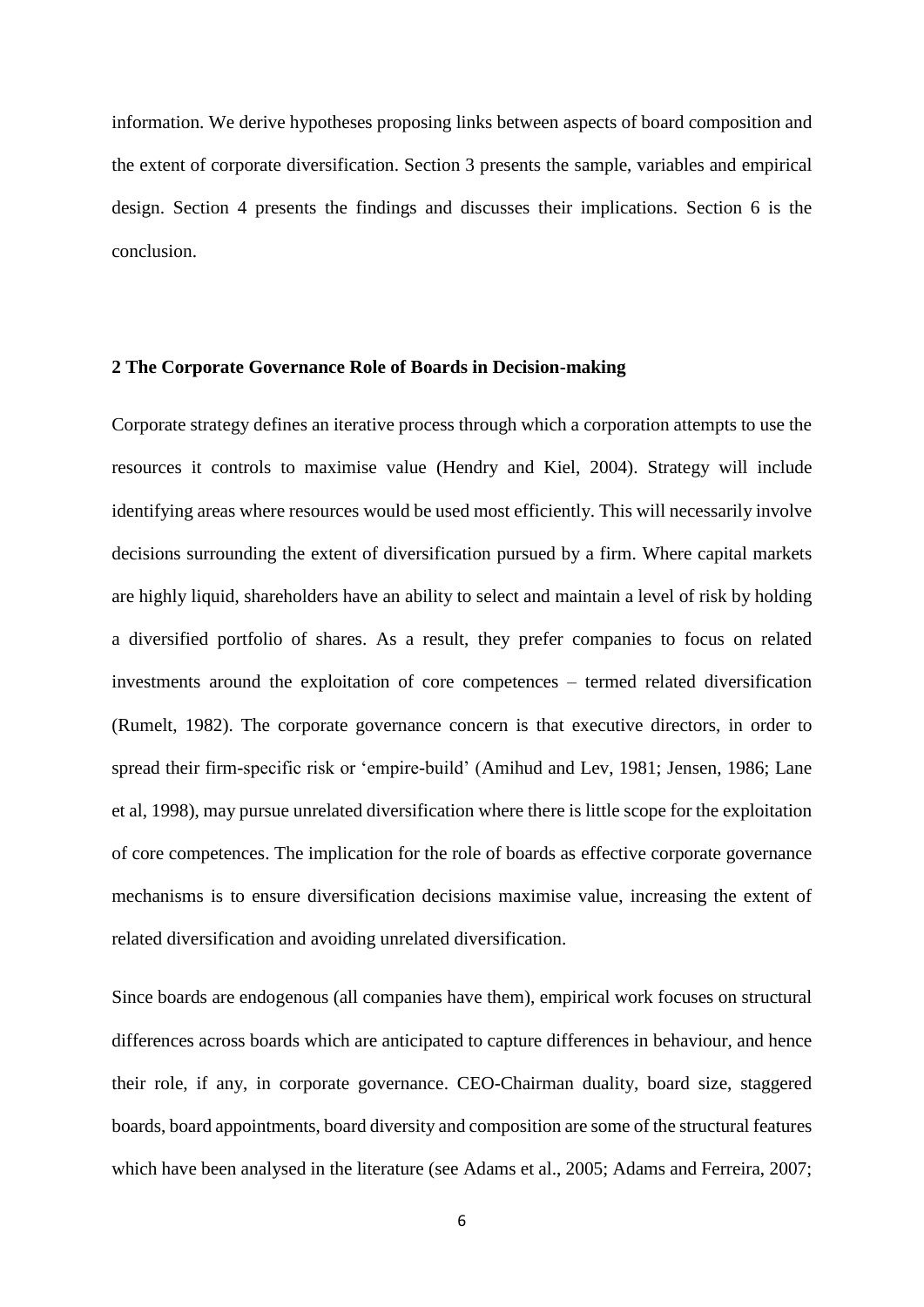Goyal and Park, 2002; Guo et al., 2008; Tian and Twite, 2011; Yermack, 1996). In particular, since they are viewed as independent guardians of shareholder wealth, the role of outside directors has received much attention. The different theories of corporate governance have conflicting views regarding the role of independent directors in ensuring that companies use resources in ways which maximise value (Adams et al., 2010). This influences their views on whether more independent boards lead to more effective corporate governance. While the evidence surrounding the influence of such directors on firm performance is mixed (Bhagat and Black, 2002; Dalton et al., 1998; Gillette, et al., 2008; Kumar and Sivaramakrishnan, 2008), there has been limited research of the influence of board independence on corporate strategy.

Research suggests that information asymmetry is the crucial factor concerning the effectiveness of boards (Holmstrom, 2005). Independent directors have less information than executive directors and the CEO. Ravina and Sapienza (2010) find evidence for such information asymmetry. Analysing the relative profitability of trades in firms' shares by inside / outside directors, they found that insiders earn higher returns, indicating they have privileged access to information.

Managerial hegemony theory argues that this asymmetry of information between the executive and independent directors prevents the latter from exercising a credible challenge to decisions. Consequently, corporate strategic decisions are taken by senior management without reference to the board. Boards are a legal fiction with no practical governance function. Boards exist to satisfy the requirements of corporate law, serve as an ally of management and provide legitimacy to the strategic decisions made by management (Hendry and Kiel, 2004; Pfeffer, 1972; Stiles, 2001; Stiles and Taylor, 1996). Much of the evidence in support of this perspective is dated (Mace, 1971), and, as time has gone on, descriptive studies have suggested greater board involvement in strategy (Hermalin and Weisbach, 1998; McNulty and Pettigrew, 1999;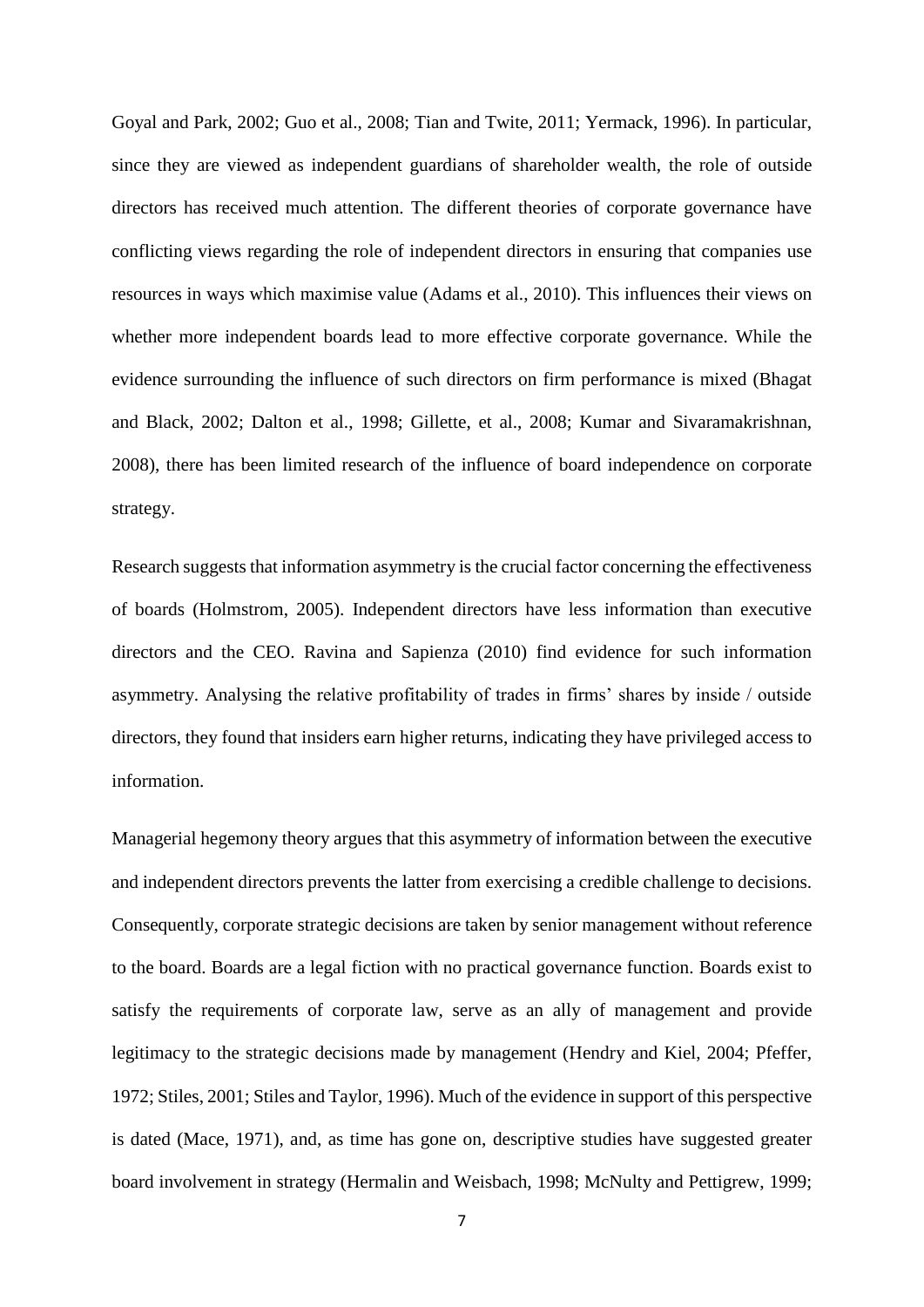Zahra and Pearce, 1989). However, the limited number of econometric studies have been more equivocal (cf Datta et al., 2009; Chen et al., 2009).

Alternative theories do suggest a role for boards in decision-making. Agency theory proposes that self-interested managers pursue activities which conflict with the interests of shareholders (Jensen and Meckling, 1976). The separation of ownership and control in joint stock companies with dispersed ownership requires independent directors on boards who, while not directly participating in strategic decision-making, have a corporate governance role to oversee, monitor and discipline top management on behalf of shareholders, using the limited information available to them (Dominguiz-Martinez et al., 2008; Hillman and Delziel, 2003).

In this context, Adams and Ferrera (2007) develop a model where CEOs can influence the decisions of boards by controlling information released to independent directors about the viability of investment decisions, including diversification. Board independence is an important aspect of the model, influencing the CEOs incentive to share information about the payoffs from diversification. They demonstrate that if boards could take control over decisionmaking in all circumstances it is in CEOs interest to share the information. The important features of the model are the ability of a board to exert control and the personal cost this imposes on a CEO – they do not like losing control. Exerting control has a cost for boards, but this cost falls with greater board independence. More independent boards find it easier to confront CEOs and extract information. Consequently, more independent boards will protect shareholders' interests, constraining managers' pursuit of unrelated diversification and encouraging related diversification.

Stewardship theory provides a different view of the incentives of executive directors compared to agency theory (Davis et al., 1997). This perspective states that, as stewards of a corporation's resources, boards will take an active role in strategic decision-making (Forbes and Milliken,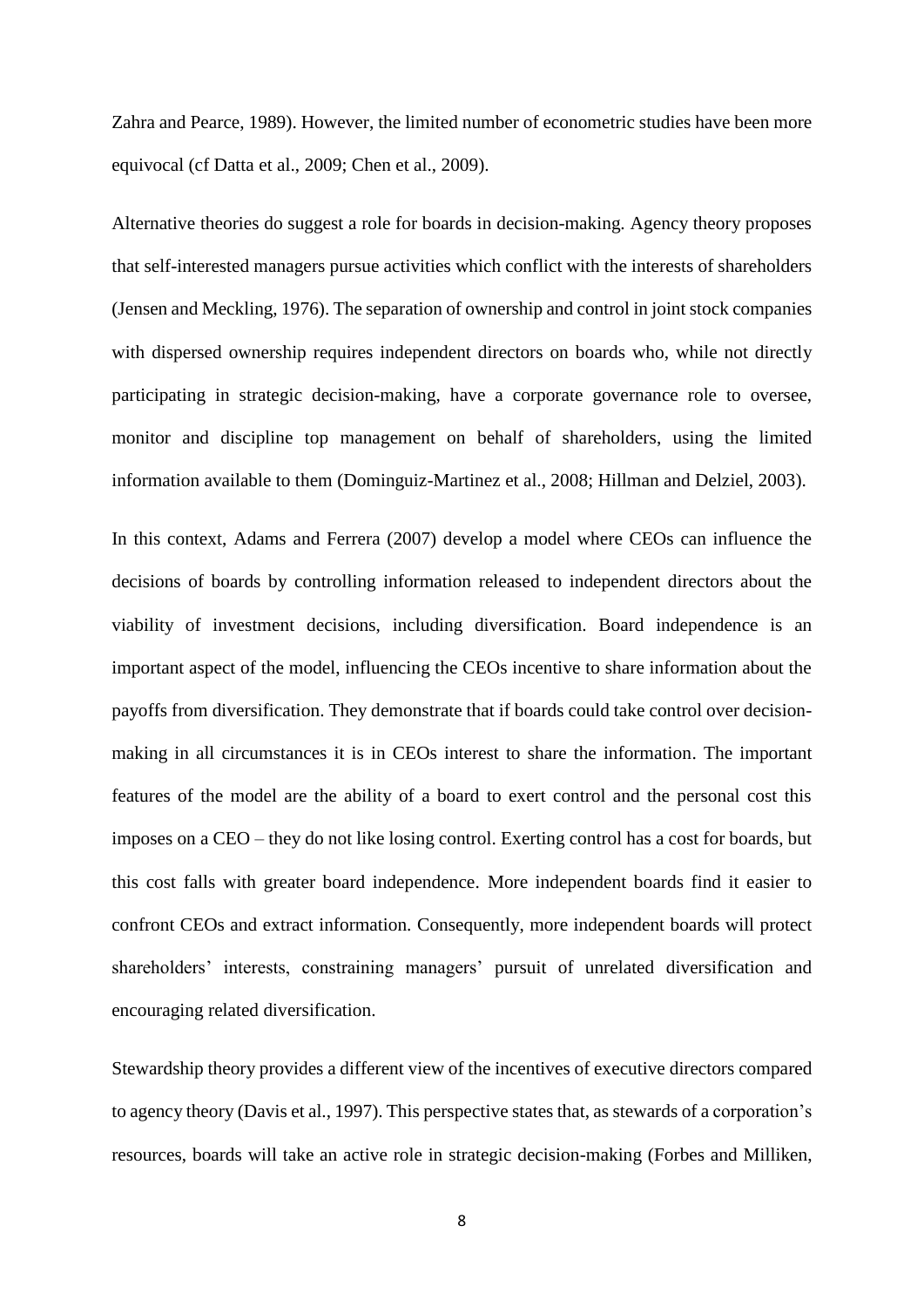1999; Hung, 1998; Stiles, 2001). Managers are not motivated by extrinsic rewards, but "…a need to achieve, to gain an intrinsic satisfaction through successfully performing inherently challenging work. To exercise responsibility and authority…" (Donaldson, 1990, p. 375). Consequently, rather than shareholders' and mangers' goals diverging, they are congruent. Stewardship theory implies that it is executive directors, not independent directors who will have most to contribute to strategy, since they will have the knowledge, expertise and commitment which independent directors, constrained by time and resources, lack. Decisionmaking dominated by such directors will be in shareholders' interests and produce better performance (Muth and Donaldson, 1998). Unlike agency theory, stewardship theory argues that governance structures like the board of directors should be designed to empower rather than constrain managers. Stewardship theory favours smaller, less independent boards, giving executive directors more autonomy. Faced with more independent directors, executives are likely to have a reduced incentive to pay proper attention to decision-making. Indeed, the ambiguous relationship between board independence and firm performance that is observed in some research provides support for this view (Kumar and Sivaramakrishnan, 2008). The limited cross-sectional analysis conducted has found no evidence for this perspective (Chen et al., 2009).

The different theoretical perspectives – managerial hegemony, agency and stewardship – predict a different relationship between board independence and the extent of unrelated corporate diversification. Since, the regulatory tide in the UK has flowed towards agency theory conceptions of the role of independent directors, this research will test hypotheses based on its propositions:

Hypothesis 1a: There is a negative association between board independence and the corporation's extent of unrelated diversification.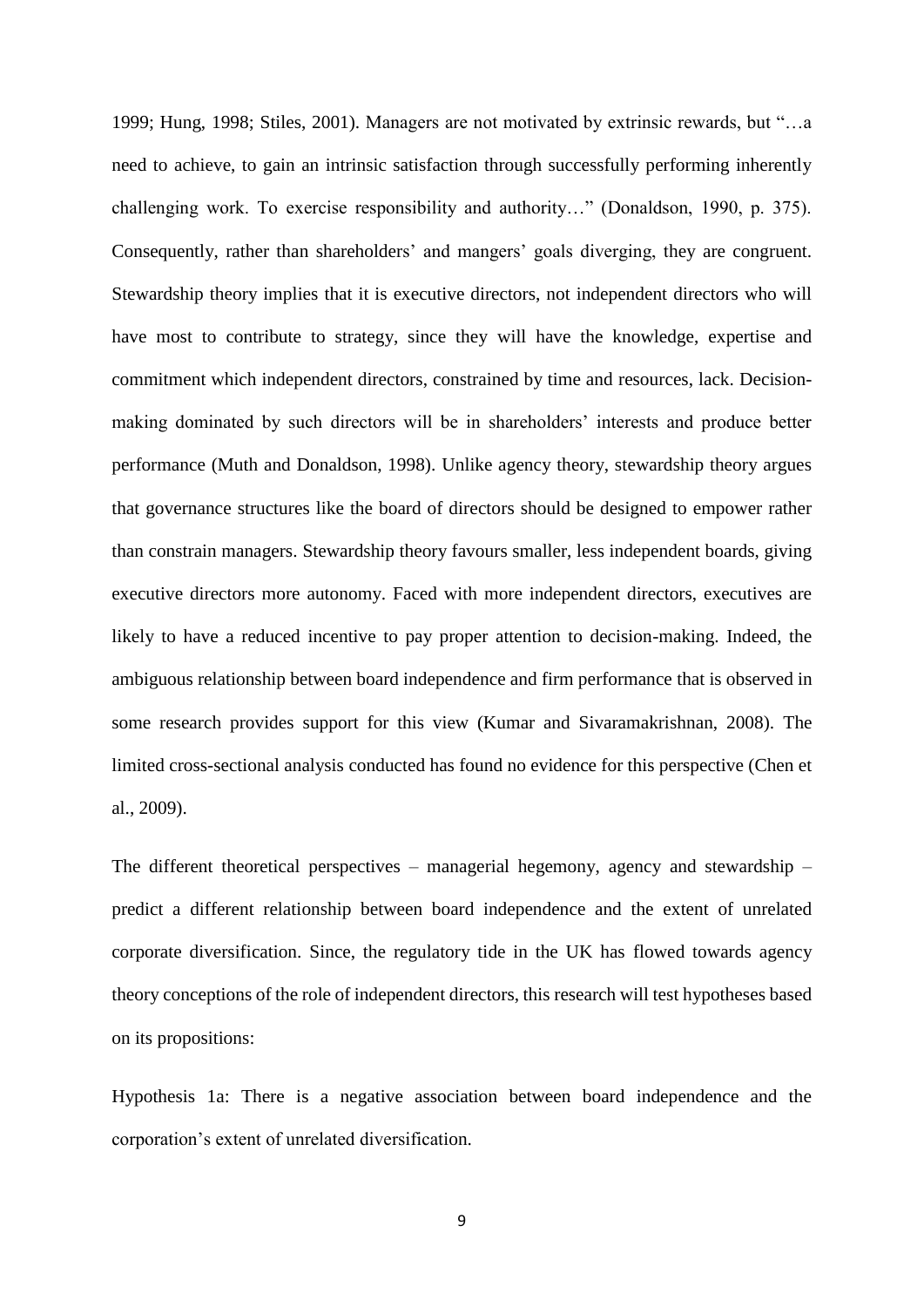Hypothesis 1b: There is a positive association between board independence and the corporation's extent of related diversification.

In contrast to the theories above, which focus on board independence, resource dependency theory focuses on interlocking directorships which link companies to competitors and other stakeholders (Fich and Shivdasani, 2006; Kiel and Nicholson, 2003). Such interlocks occur when a person affiliated with one corporation serves on the board of another corporation (Mizruchi, 1996). Interlocks may act as information pathways between corporations and provide useful information on a corporation's external business environments (Haunschild and Beckman, 1998). Consequently, the intra-industry and extra-industry ties of interlocking directors are expected to have different effects on corporations' types of diversification. Interlocking directors with intra-industry ties are likely to promote investments in areas they know about – related products and markets. On the other hand, interlocking directors with extra-industry ties could connect a corporation with broader investment opportunities, increasing the possibility of a board choosing to diversify across unrelated sectors (Daily and Dalton, 1993; Pfeffer and Salancik, 1978). This is echoed in recent work by [Kaczmarek](javascript:__doLinkPostBack() et al., (2014), who report that executives' extra-industry ties are associated with innovative strategies while executives' intra-industry ties are related to strategic conformity. Consequently, resource dependency theory suggests a positive association between the proportion of directors with extra-industry links and a corporation's level of unrelated diversification. Indeed, Chen et al. (2009) find a significantly positive association concluding that directors with extra-industry ties do act as information pathways promoting a corporate strategy involving significant unrelated diversification. While their research includes any ties, it can be argued that if the board members are independent directors in extra-industry corporations, they may face the same information asymmetries there. Therefore, it would be best to focus on those board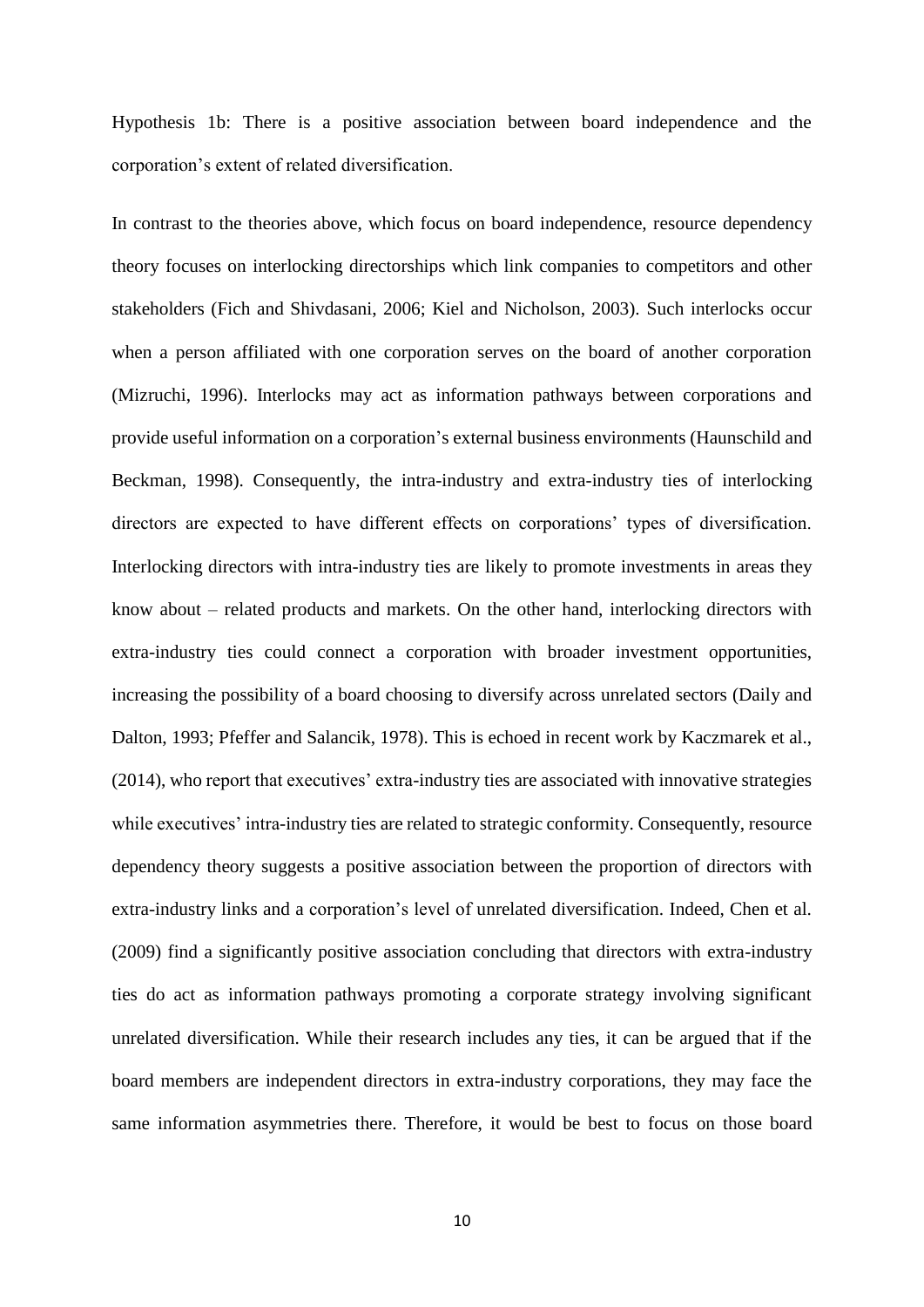members who have extra-industry executive directorships. Consequently, we propose to test the following hypothesis:

Hypothesis 2: There is a positive association between the proportion of interlocking board members with extra industry executive directorships and the extent of unrelated diversification.

Some proponents of agency theory predict that another type of director may also help overcome the asymmetric information in corporate decision-making and curb managerial opportunism (Stearns and Mizruchi, 1993). In the UK, financial institutions are important investors, holding a large proportion of the shares issues by corporations (Kay report, 2012). Kay related that an overwhelming proportion of shares in FTSE100 companies were held by financial institutions. Consequently, their trading decisions can have a big impact on corporations. Indeed, agency theory predicts that such institutions should have an incentive to monitor managers properly if their substantial block-holdings make the cost-benefit trade-off worthwhile. However, while such institutional investors control large amounts of equity, their holdings are well-diversified, meaning insignificant holdings in any one company. Therefore, such institutions have been assumed to be 'passive' rather than 'active' investors. Indeed, they may not see themselves as owners of corporate resources at all; equity is just another asset to be traded (Padgett, 2012).

However, there has been a long-standing view that institutional investors could be made more effective in governing corporations, with evidence indicating that active engagement does have a positive impact. For instance, both Brav, et al., (2008) and Clifford (2008) found that when hedge funds managers choose to follow an interventionist strategy in companies the financial performance of the latter was improved. Investigating the Chinese environment, Yuan et al. (2009) found that financial institutions played an active role, offsetting the issues relating to an immature regulatory environment as well as inadequate transparency and disclosure rules.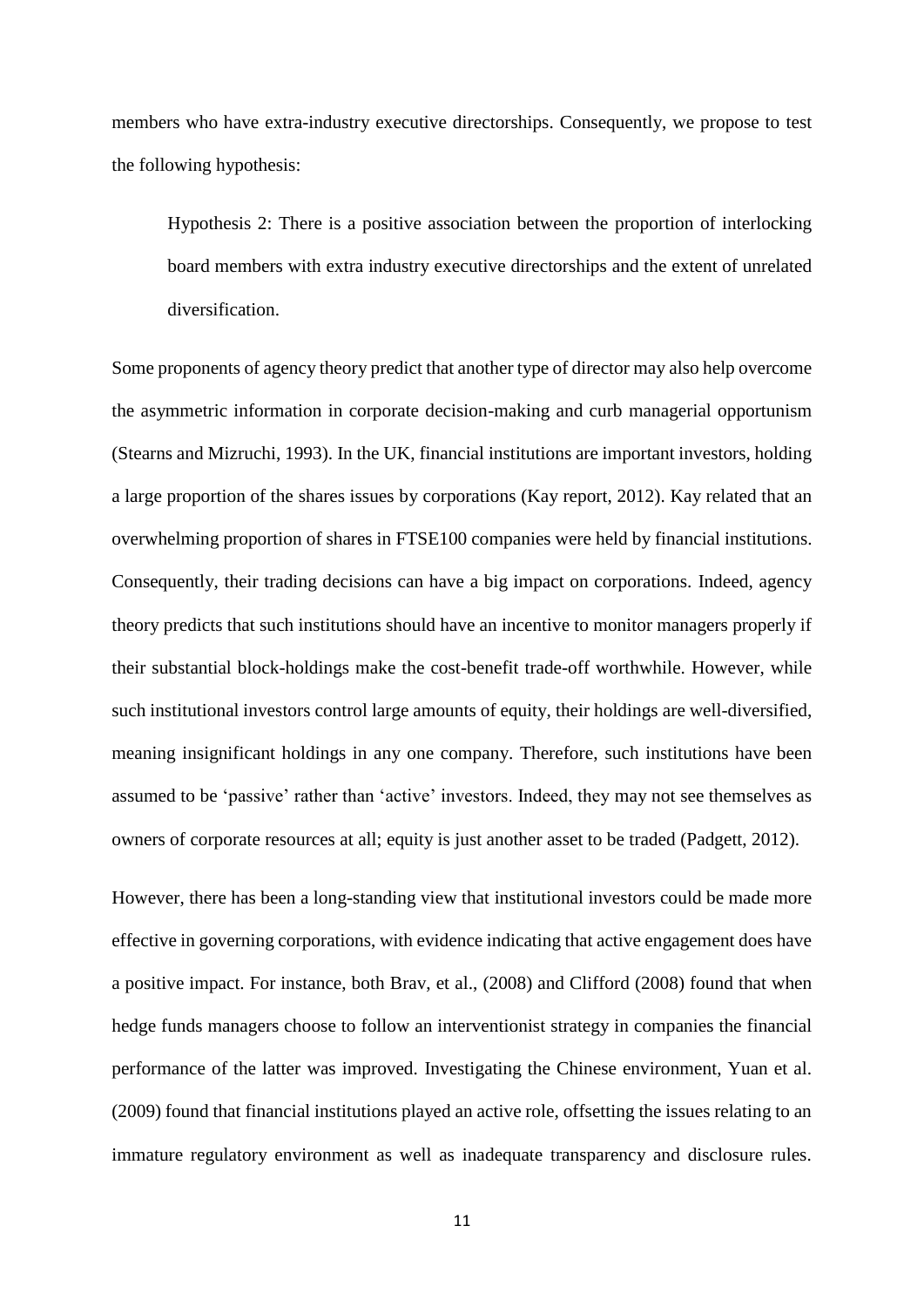They argued that such activism was absent in developed markets because of issues surrounding conflicts of interest and monitoring costs. However, financial institutions have informational and analytical advantages in monitoring management (Webb et al., 2003), and in the UK and other market-based governance jurisdictions, it has been recommended that institutional investors become more active stewards of companies rather than passive traders (Kay, 2012).

In the UK, such intervention tends to involve informal liaison with boards of the companies concerned. It does not involve formal representation on boards (Aguilera et al., 2006). However, it can be argued that, if a financial institution has an ownership block, their board representatives have an incentive to incur the monitoring costs needed to overcome information asymmetries associated with corporate boards and challenge management recommendations decisions (Duchin et al, 2010). Even if they do not represent any institutional ownership block, independent directors who are directors of financial institutional investors may have an insiders' knowledge and expertise, reducing monitoring costs and ensuring corporate decisions reflect shareholders' interests (Harris and Raviv, 2008).

Although there has been research into the impact of institutional ownership representation on corporate performance, there has been insufficient analysis of their impact on strategic decision-making. If they are an effective presence on boards, overcoming asymmetric information to resolve agency conflicts, then such institutional representatives should restrict the extent of value-destroying unrelated diversification and promote value-enhancing related product diversification. Chen et al. (2009) found that institutional representatives had no influence on the extent of unrelated corporate diversification, but that paper did not specify the nature of the institutional representation. We test the agency theory hypothesis regarding the influence of institutional representatives on boards: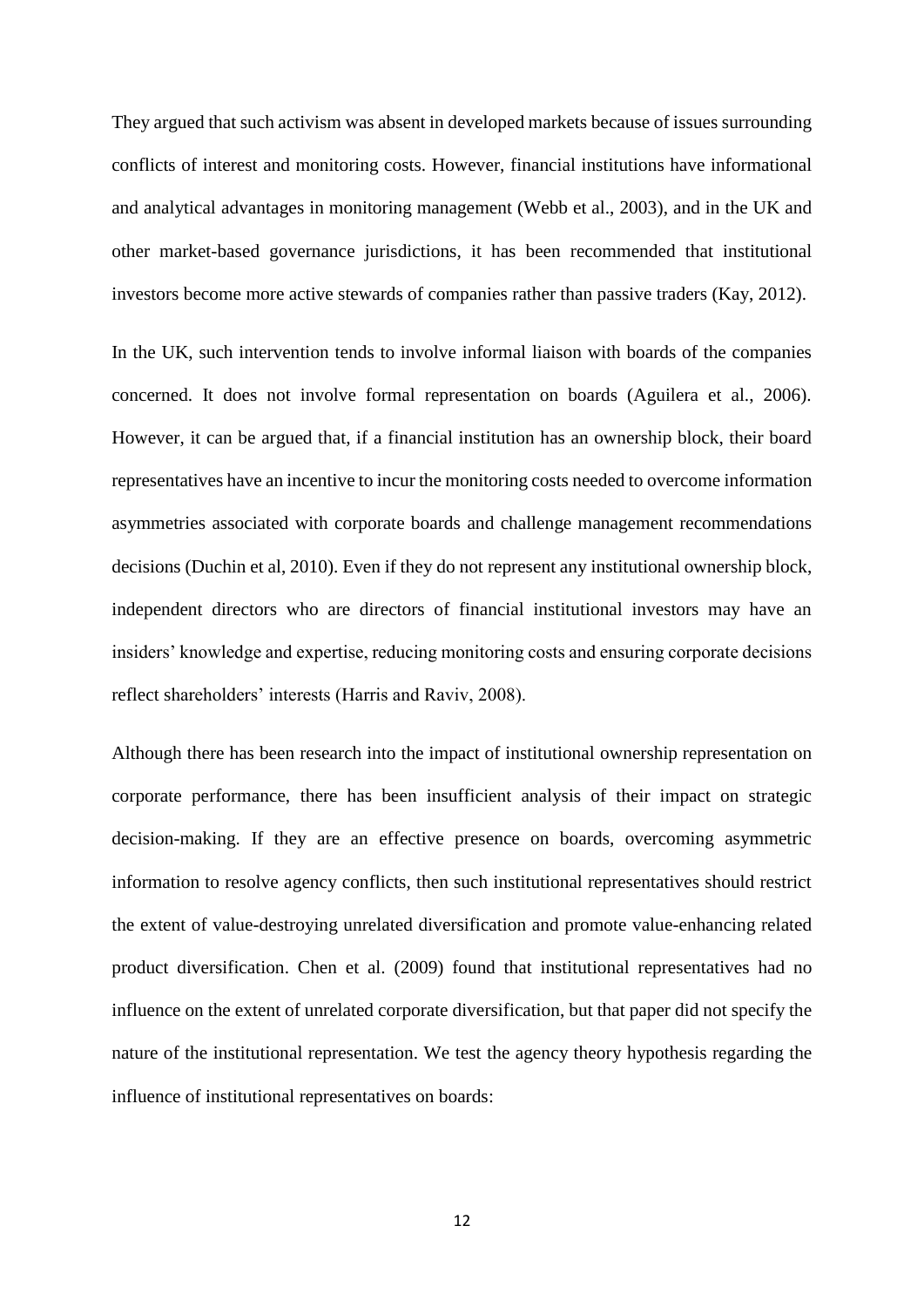Hypothesis 3a: There is a negative association between the proportion of institutional ownership representatives on the corporation's board and its level of unrelated diversification.

Further, such institutional representation should support value-enhancing related diversification. Hence, the following hypothesis can be proposed:

Hypothesis 3b: There is a positive association between the proportion of institutional ownership representatives on the corporation's board and its level of related diversification.

# **3 Research Method**

#### *3.1 Sample Selection*

We extend research into the impact of board characteristics on corporate diversification by testing the hypotheses stated in the previous section. Since the extent of corporate diversification will be the product of many decisions taken over a period of time and will take time to change in response to changes in the composition of a corporation's board, panel data analysis is appropriate. This approach captures not just differences across corporations, but also a dynamic element, relating changes in board composition to changes in the extent of product diversification. This will enable conclusions with reference to the hypotheses to be drawn.

We use a sample of 50 large UK Listed corporations with annual data for 11 years between 2005 and 2015. The sample is selected from the largest 250 companies by turnover for 2015. Previous work tends to select on the basis of market capitalisation, but we adopt turnover, since this is a better reference to the size of a corporation in the context of diversification (Rumelt, 1982). Larger corporations were chosen because their management are more likely to face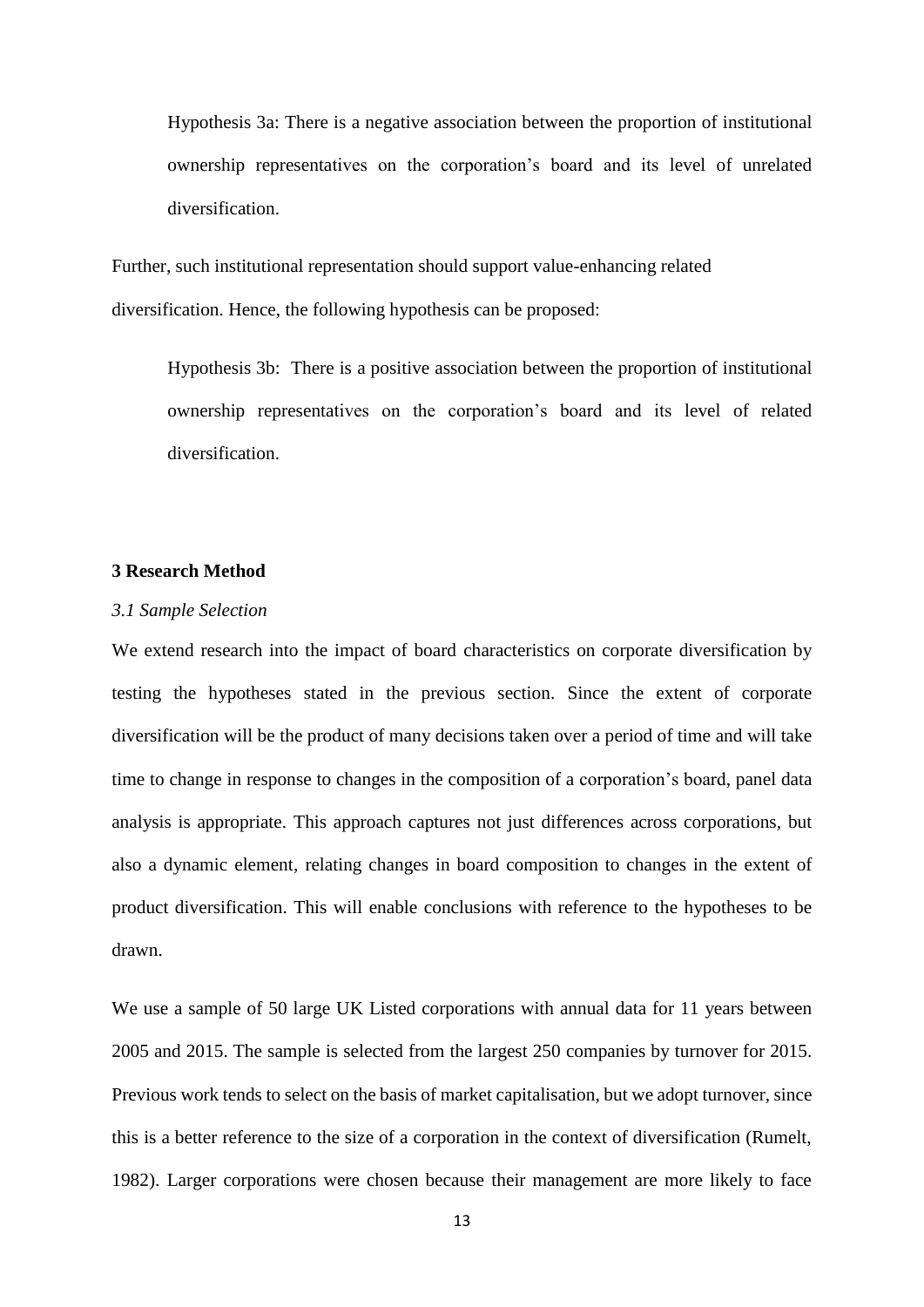critical strategic decisions surrounding diversification, either related or unrelated. Further, they will tend to have the dispersed ownership structure that requires the delegation of decisionmaking to boards of directors. Consequently, these firms are appropriate to determine whether board characteristics influence product diversification. We excluded financial corporations because of the different structures of their balance sheets and their specialised measurement of diversification (Chen et al., 2009). The balanced panel dataset comprised 550 observations from a total of 50 companies.

## *3.2 Data Collection and Variable Definitions*

The dependent variable is the level of corporate diversification. This paper focuses on product diversification. Product diversification measures the distribution of assets, sales and other indices across different industries (Beard and Dees, 1981). We add to existing work by distinguishing between unrelated and related product diversification. We use the distribution of sales revenue across different GISC industries to determine the extent of unrelated diversification using the Jacquemin and Berry (1979) entropy measure. We use the distribution of sales revenue across different product segments within the same GICS industry to determine the extent of related diversification using the same measure. The two measures are defined as follows:

Unrelated Product Diversification (PD) =  $\Sigma_1 [P_i ln(1/P_i)]$ 

Related Product Diversification (GD) =  $\Sigma_i[P_i]$ .ln(1/P<sub>i</sub>)]

Where  $P_i$  is the proportion of total sales revenue attributed to unrelated industry sector "i",  $P_i$ is the proportion of total sales revenue attributed to related industry segment "j".  $\ln(1/P_{i \text{ or } i})$  is the weight given to each unrelated industry or related segment. The measure takes a value of zero where there is no product diversification and increases with the number of industries / segments reported. The higher the value, the greater the extent of product diversification.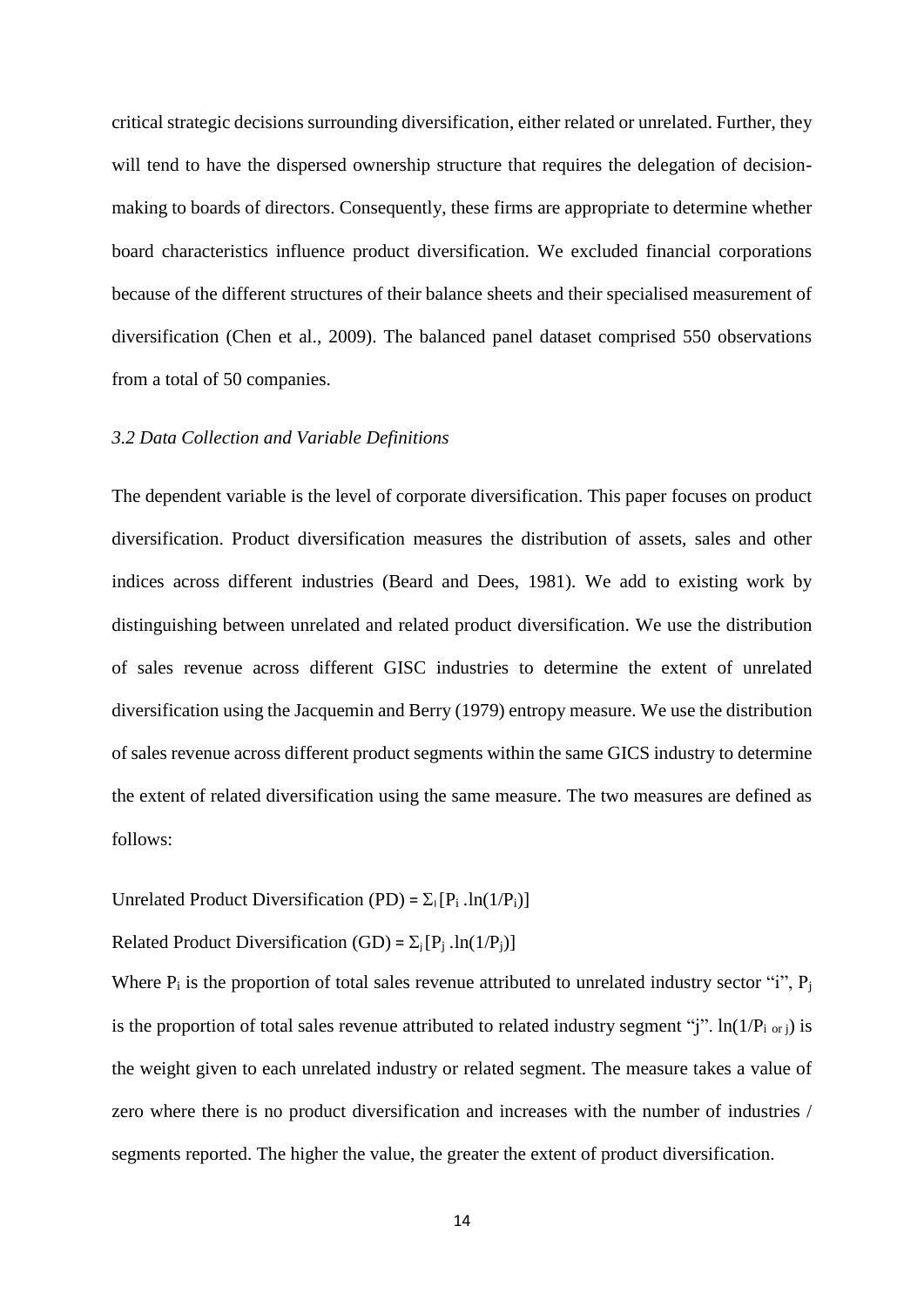The diversification data were obtained from the Bloomberg Professional Software. This information was reported in accordance with the UK Accounting Standards Board, which reflect the requirements of IFRS 8. While this was not introduced until 2009, all of the periods concerned are reported on Bloomberg in this way. A criticism of such segment reporting is that it may capture both related and unrelated product diversification, because the method of calculation is decided by the senior managers of the corporation. Previous work has assumed that segment reporting by corporations would reflect only unrelated activities and used this as the basis for calculating the extent of product diversification. However, in scrutinising corporate finance statements, we determine that many companies report product segments which are actually related. As a result, previous studies exaggerate the extent of unrelated product diversification conducted by corporations. Consequently, one of our empirical contributions to this field of literature is adopting a tighter definition of product diversification. We use the Bloomberg Professional software to identify which 2-digit Global Industrial Classification Standard (GICS) codes a corporation is included against; both primary activities and secondary activities. We cross-reference the reporting segments in a corporation's financial statements with these codes and allocate the different segments to the relevant 2-digit GICS code. For instance, a number of the companies only had a single 2-digit GICS code, yet reported multiple product segments. In contrast to previous work, our classification proposes that these corporations conduct no unrelated product diversification. Indeed, we assert that these firms are actually exploiting under-utilised resources across related product segments, which resource dependency theory suggests is beneficial to shareholders. We believe that such detailed research produces a more accurate reflection of the nature and extent of product diversification, revealing more meaningful results in relation to the proposed hypotheses about not only unrelated, but also, related diversification.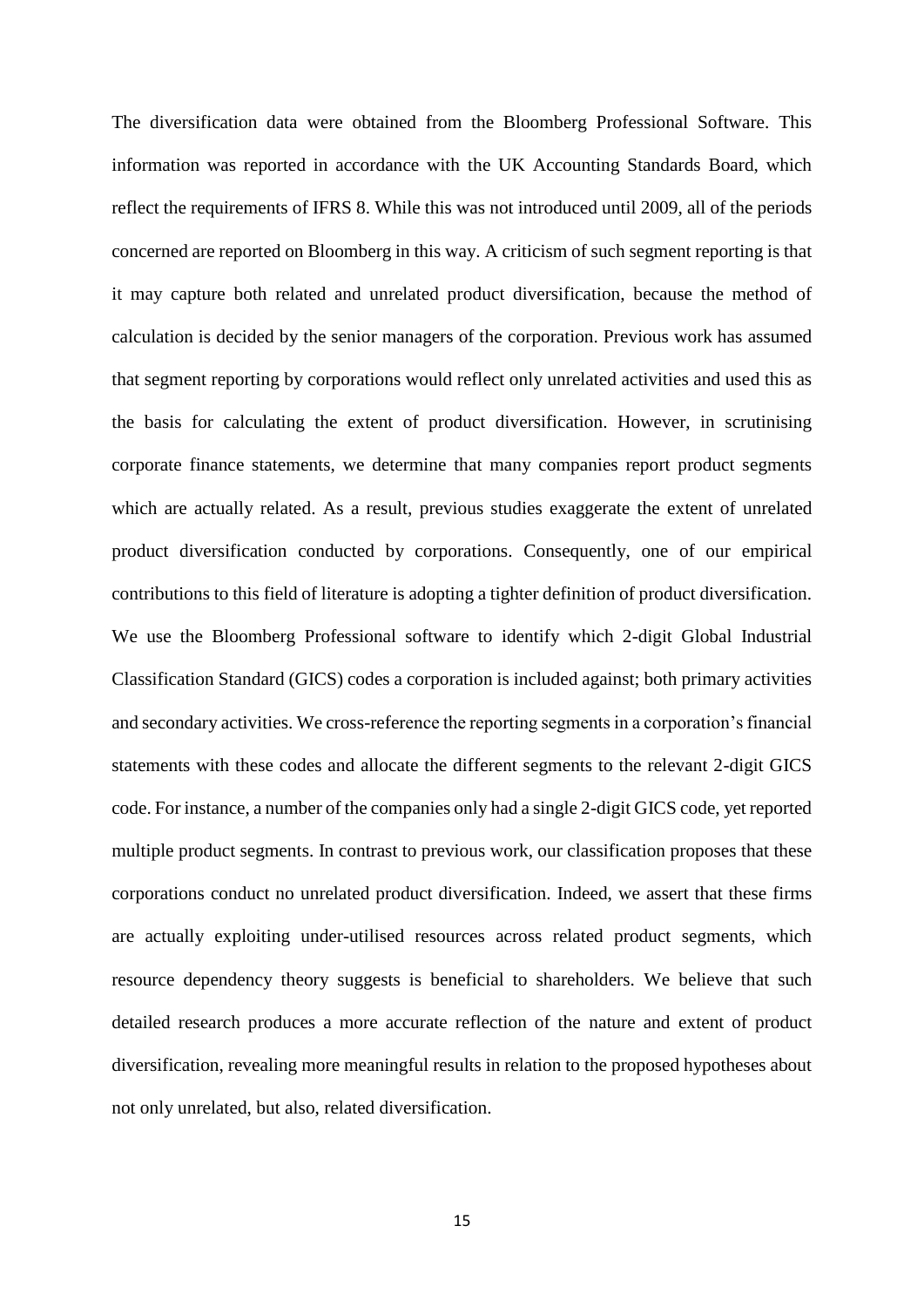Board data were collected from companies' annual reports, downloaded from the corporations' websites. Information on board composition, directors' affiliations and tenure were taken from the Report of the Board of Directors and Directors' biographies from the annual report. Data on affiliated companies were sourced from the Bloomberg Professional Software. Financial information and the segment reporting used to calculate product diversification were sourced from the Bloomberg Profession Software. The macroeconomic data on GDP were sourced from the Office of National Statistics (ONS) in the UK.

The independent variables in each of the three hypotheses, relating to board composition, are defined as follows. For hypotheses 1a and 1b, board independence is hypothesised as the proportion of independent directors on the board. Many prior studies have measured board independence using non-executive directors (see Muth and Donaldson, 1998). More recent revisions to corporate governance codes have tightened their definitions of independence. We adopt the definition of independence included in the relevant version of the UK Corporate Governance Code for each period. All corporations governed by the Code (including all those in the sample here) are expected to 'comply' with the code by having a majority of independent directors on the board or 'explain' their reasons for failing to comply. Indeed, some companies, while believing some of their directors to be independent, had to acknowledge that they weren't independent under the Code. In such circumstances, we determined that such directors were not independent. These statements, included in the corporate governance reports, enabled a more accurate measure of board independence than used in previous work.

For hypothesis 2, we count board members who were current executive directors of companies with different 2-digit GICS codes to the one which is the object of study. We only measure executive directorships since, such positions in affiliated companies, will be anticipated to provide the necessary expertise and credibility to help foster extra-industry investment.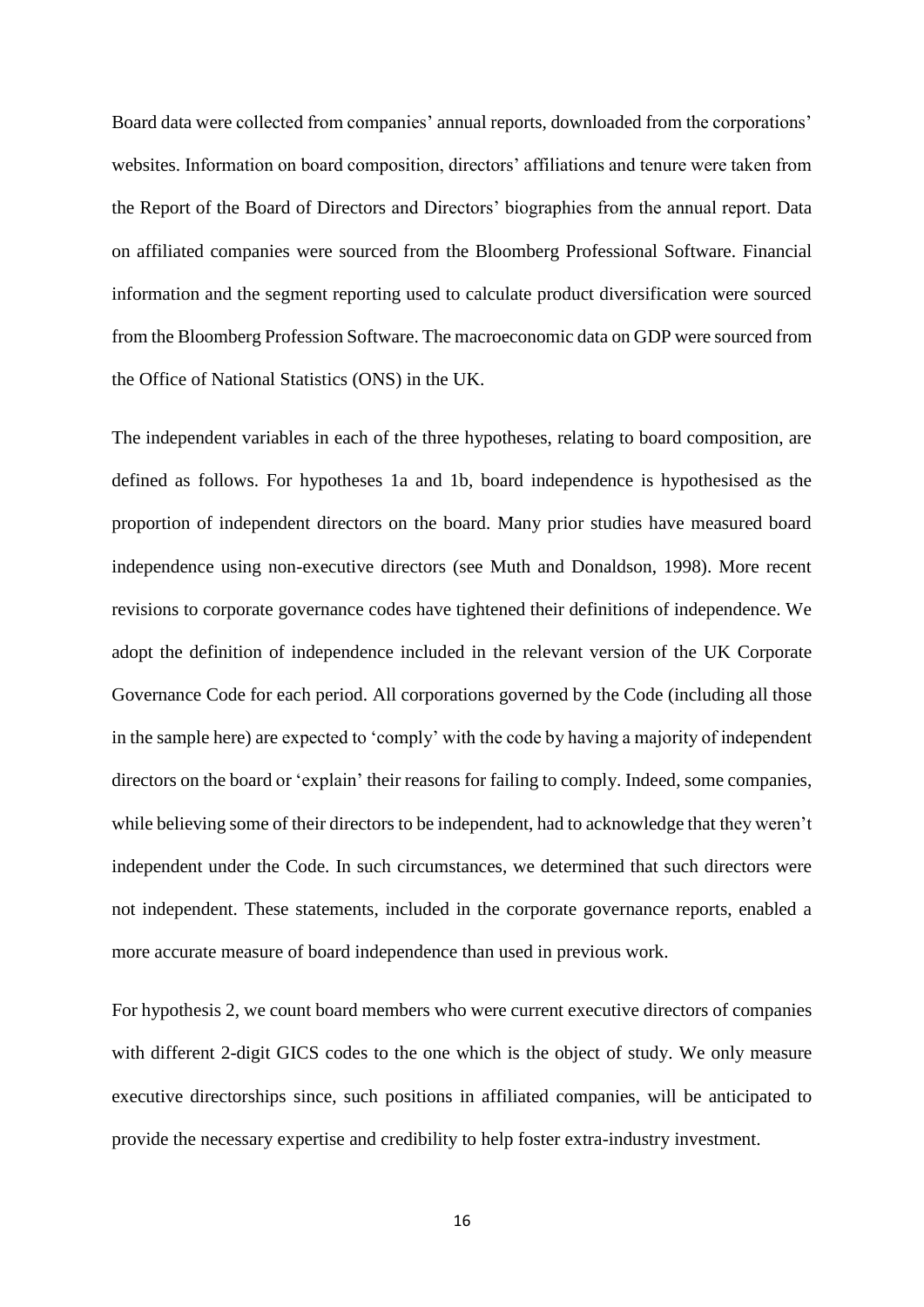To determine the proportion of institutional representatives on the board of directors in order to test hypotheses 3a and 3b, we focused on directors who were current executive directors of financial institutions, since they would have full information about their company's activities. Even if they have no direct link with a company's institutional ownership blocks, independent directors who are executive directors of financial institutions may have an insiders' knowledge and expertise, reducing monitoring costs and ensuring corporate decisions reflect shareholders' interests. Hence, we include this measure of institutional representation to assess whether this insiders' knowledge has any influence on the extent of diversification – unrelated and related. Further, we tightened the definition of this variable to include only directors of financial institutions which held shareholdings in the corporation to assess whether it was ownership which was the key incentive to monitor properly.

The models include control variables representing board characteristics, size, leverage, free cash flow, liquidity, industry and general macroeconomic conditions. We include the proportion of board members representing other non-institutional ownership groups on the board (individual, family or state) as a control variable since these can influence board dynamics in decision-making (Hautz et al., 2013). Since, company CEOs are in a central position to influence board decisions, as their tenure lengthens, they can become more entrenched and less likely to pursue shareholders' interests (Hermalin and Weisbach, 1998). Therefore, we include CEO tenure as a control variable. Additionally, we include the average tenure of a company's independent directors in each period as a measure of their monitoring ability – the longer the average tenure, the more effective their monitoring.

Since larger companies are more able to diversify (Anderson et al., 2000; Ramaswamy et al., 2002), company size (TASSETS) is measured as the natural log function of total assets. Higher debt levels should be associated with higher levels of investment, funding growth. Therefore, leverage (LEV) is measured as the debt to total assets ratio. Liquidity (LIQ), measured as the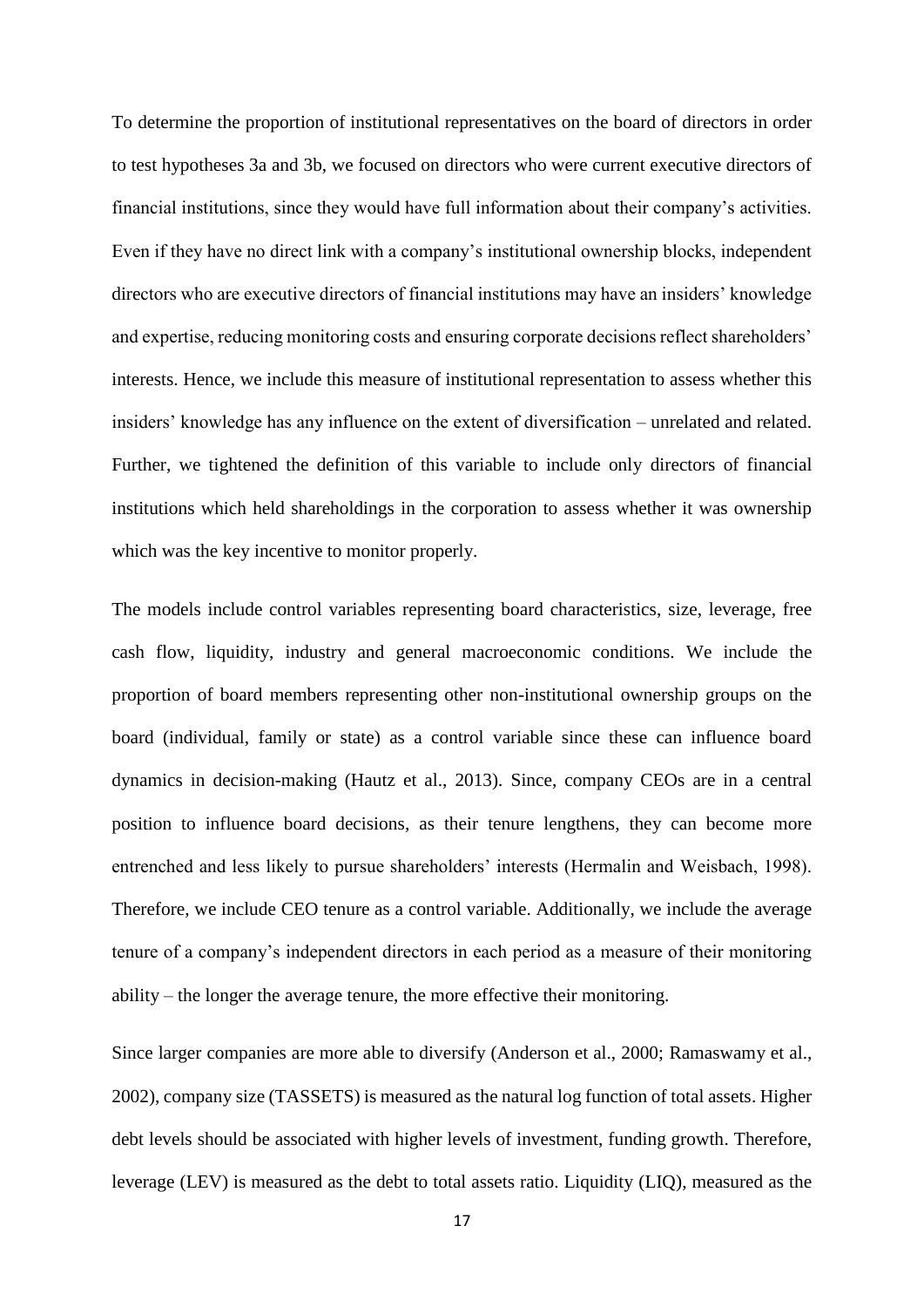current ratio (ratio of current assets to current liabilities), is a complementary measure to leverage (Gul and Leung, 2004). This is a proxy for the ability of a corporation to support high debt levels. It is expected to be positively related to the extent of diversification. Jensen (1986) argues that managers have an incentive to use free cash flow to undertake excessive diversification through value-destroying acquisitions in order to extend their control over resources. We measure free cash flow (FCF) as net cash flow from operations plus interest paid plus net cash flows from investing activities.

Ramaswamy, et al., (2002) argue that industry membership is likely to play a role in determining the path of diversification a firm pursues through factors such as product differentiation, industry maturity and potential for synergies across supporting industries. Industry membership is included as a set of three categorical variables (these are related to the corporation's primary two-digit GICS code), to control for inter-industry differences in diversification levels. We also include the annual index level of UK GDP at constant prices (Base = 2012) to reflect the macroeconomic environment, since this may influence any changes to product diversification in any year. Table I shows a list of variable names and definitions.

#### INSERT TABLE I HERE

#### *3.3 Empirical Design*

Panel regression models are used to test the above hypotheses. Model 1 which is used to test hypotheses 1a and 1b, relates the diversification of the corporation to the proportion of independent directors on the board, as well as the control variables.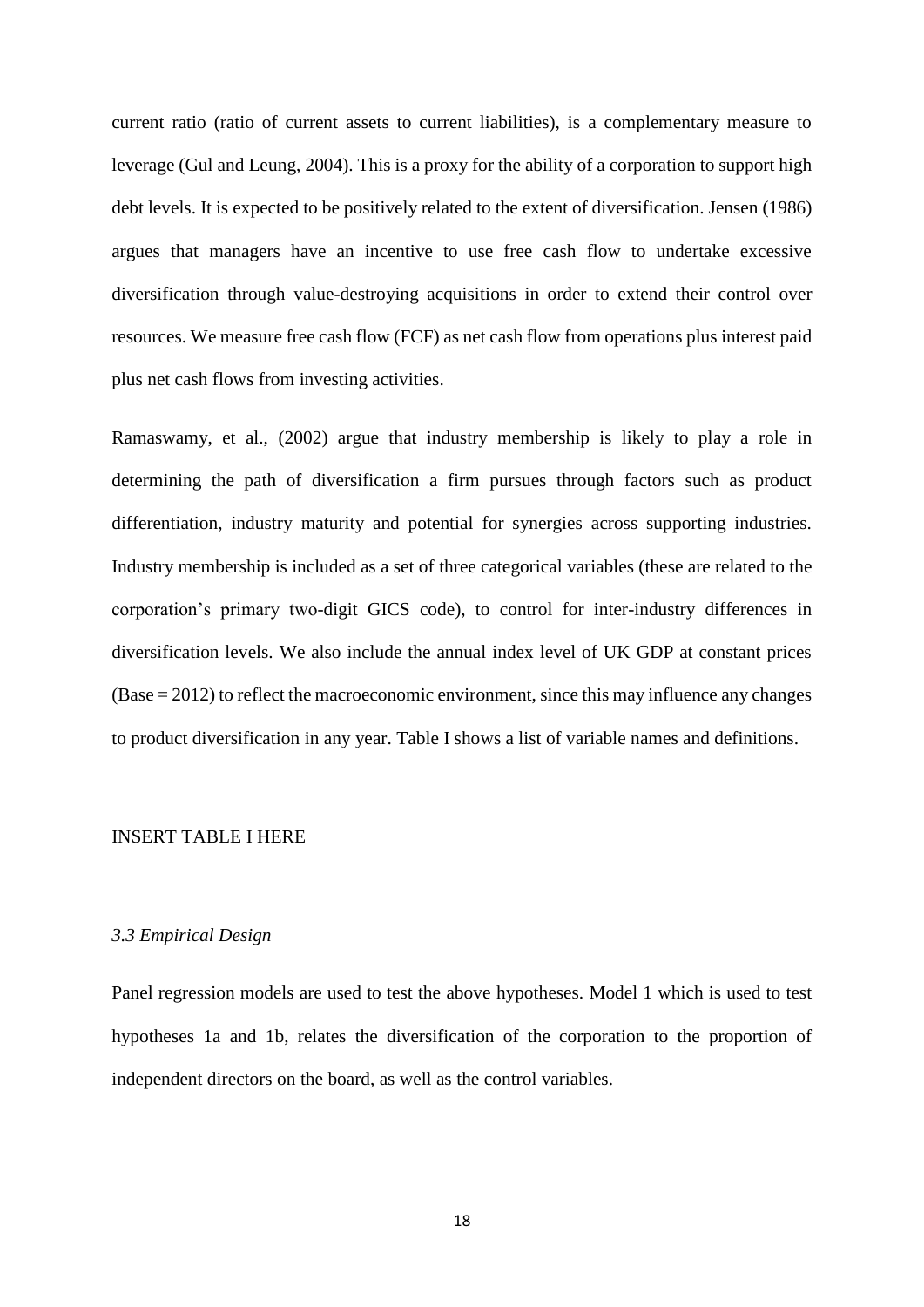$$
DIV = \beta_0 + \beta_1 PID + \beta_2 POWN + \beta_3 C EOT + \beta_4 IDT + \beta_5 LEV + \beta_6 LIQ + \beta_7 FCF + \beta_8 IND + \beta_9 OUTPUT + \epsilon_t
$$
\n(1)

Hypotheses 2 is tested using model 2, which relates total diversification to proportion of board members with extra-industry executive directorships on the board.

$$
DIV = \beta_0 + \beta_1 PER + \beta_2 POWN + \beta_3 C EOT + \beta_4 IDT + \beta_5 ASSETS + \beta_6 LEV + \beta_7 LIQ + \beta_8 FCF + \beta_9 IND + \beta_{10} OUTPUT + \epsilon_t
$$
\n(2)

Hypotheses 3a and 3b are tested using model 3, which relates total diversification to proportion of institutional representatives on the board.

$$
DIV = \beta_0 + \beta_1 PIR + \beta_2 POWN + \beta_3 CEOT + \beta_4 IDT + \beta_5 ASSETS + \beta_6 LEV + \beta_7 LIQ + \beta_8 FCF + \beta_9 IND + \beta_{10} OUTPUT + \epsilon_t
$$
\n(3)

For the three models, separate regressions were run for the two dimensions of diversification; unrelated and related product diversification.

For each firm, the dimensions of product diversification are measured using the Jacquemin and Berry (JB) statistic. In years where there is no product diversification the value of the dependent variable is censored at zero. Product diversification by firms, either unrelated or related results in a positive JB measure. In our data, there are a large number of observations with a zero value. There are 360 observations with a zero value for unrelated product diversification and 180 observations with a zero value for related product diversification. With this distribution, an OLS would yield biased and inconsistent parameter estimates. In order to ensure that the censured observations can be retained for analysis in order to produce valid results, a panel Tobit regression is used. This is normally used in situations where there are unobservable values of the dependent variable beyond a certain point, but is appropriate where there is a limited, but continuous dependent variable (McKnight and Weir, 2009). This is the case for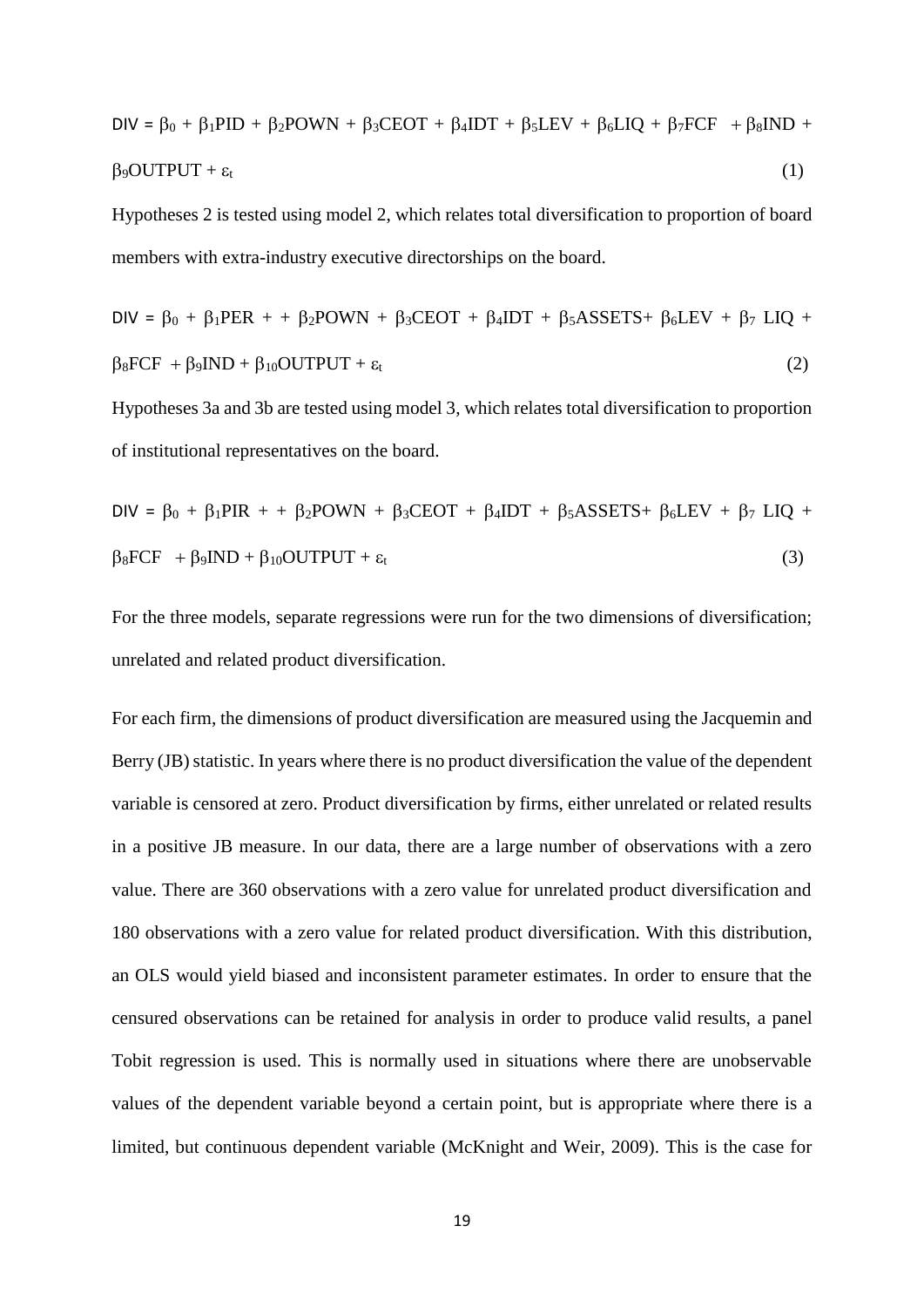our measures of the dependent variable. In the Tobit model, the observed value for the dependent variable (DIV) is distinguished as follows; 0 if  $DIV= 0$  (no diversification) and the JB measure if DIV> 0 (positive diversification)*.* Parameters are then estimated by maximising the log likelihood function.

### **4 Empirical Results**

#### *4.1 Descriptive Statistics*

Of the 50 companies in the sample, 34 (68%) conducted no unrelated product diversification at any time over the period. Of the remaining 16, only 11 exhibited unrelated product diversification across the entire period. Figure I illustrates the mean JB measure for the subsample of firms who exhibited unrelated product diversification. The mean values across all the years are much less than previous studies (see Chen et al., 2009; Hitt et al., 1997). This may reflect our more restrictive definition for unrelated product diversification. The graph shows a declining trend across the period, arrested to some extent by the financial crisis of 2007-2009. The pattern is consistent with evidence of an increasing focus in corporate activities since the 1990s (Haynes et al, 2000).

A greater proportion of the sample conducted related product diversification (35 companies). 27 exhibited positive related product diversification across the whole period. Five companies moved from positive product diversification to none during the time period. The mean level of related diversification across the whole period is also higher compared to unrelated product diversification (0.8203 compared to 0.622). Figure II illustrates the mean JB statistic for the sub-sample of firms who exhibited related product diversification. There was a slight increase in the average across the period for this sub-group.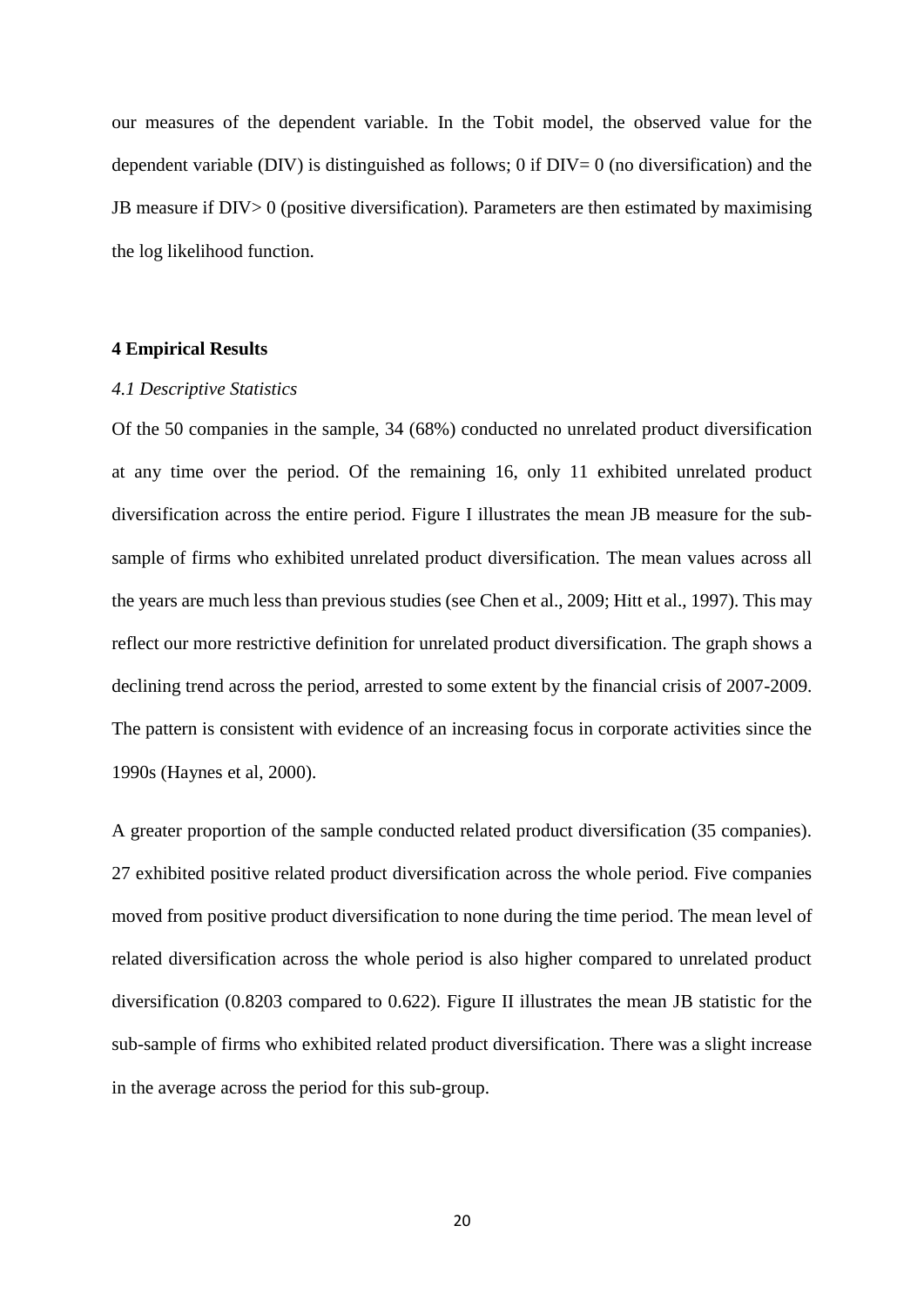#### INSERT TABLE II HERE

Descriptive statistics are provided in table II. The average proportion of independent directors is 0.5219. There is a slight increase in the average proportion over the period reflecting greater compliance by firms to recent revisions of the UK corporate governance code. The average proportion of institutional representatives on the board is 0.0537, which is very low. If the definition of institutional representation is tightened to include only directors who are executives of financial institutions with ownership interests, the mean falls to 0.007. This is extremely low and changes very little across the period, suggesting little push to appoint such directors. Indeed, 16 (32%) of the firms had no board members with institutional executive directorships in any year between 2005 and 2015. The average proportion of directors with extra-industry affiliations is 0.1274. This is low and changes little across the period.

## INSERT TABLE III HERE

Table III illustrates the correlation matrix for the dependent and independent variables. While significant collinearity exists between a several variable pairs, it is the one between the natural log of total assets (TASSETS) and the proportion of independent directors (PID) which impacts on the regression analysis. This supports the argument that larger firms will have more pressure to conform to Code requirements regarding the proportion of independent directors and do so. Consequently, these variables will be included in different regression models.

#### *4.3 Results from Estimations - Unrelated Product Diversification*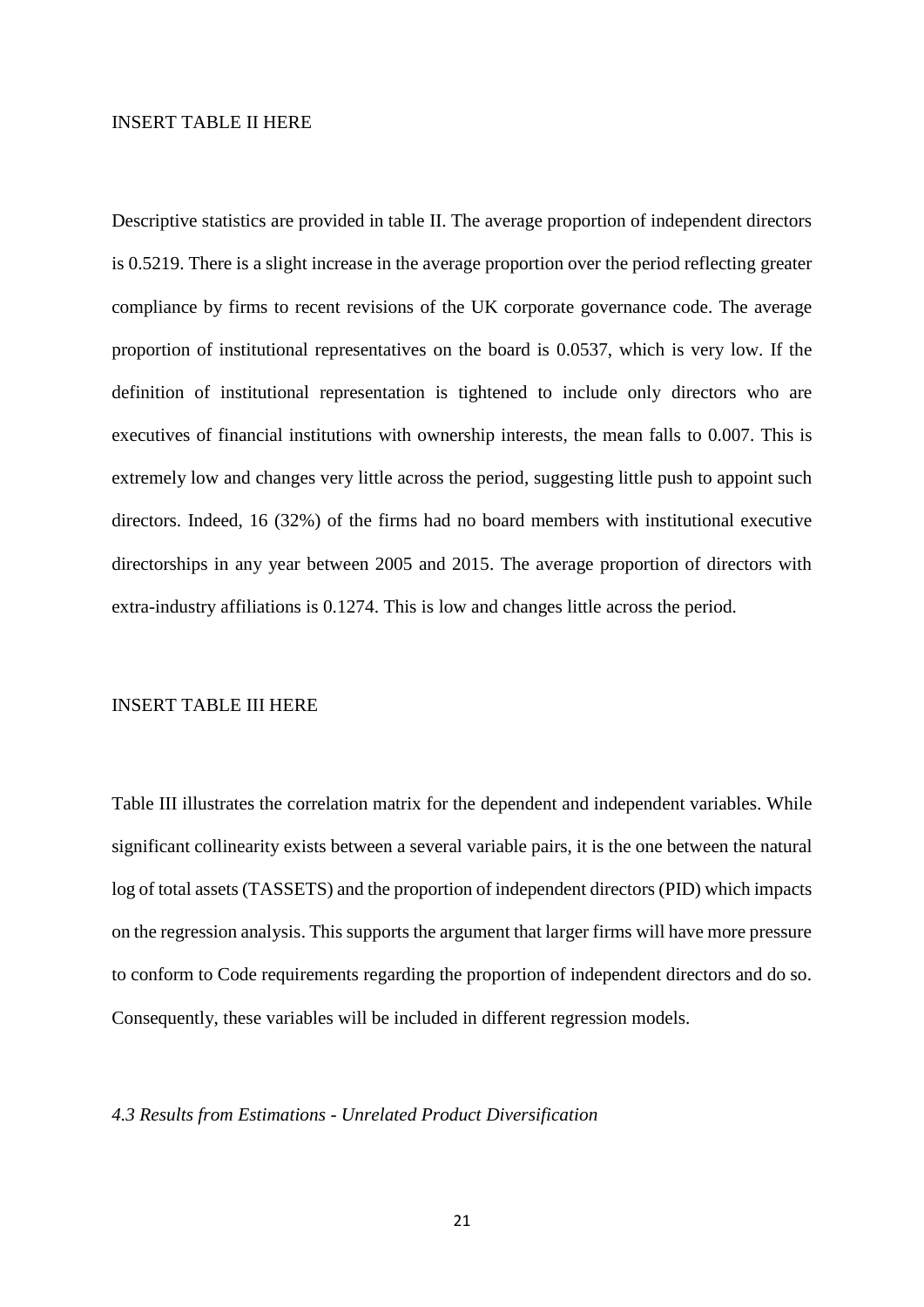In order to analyse the impact of changes in board composition on the extent of unrelated product diversification over time, we conducted panel Tobit regressions. Table IV shows the results of the regression analysis. The effects of decisions to enter or leave product segments will take time to enact, so for all the models, a lagged estimation was used. We settled on 2 year lags since it would take time for board changes to influence decisions and further time for the changes to be enacted.

In relation to model 1, the results indicate a significant relationship between the proportion of independent directors on the board and the degree of unrelated product diversification in a way which supports efficiency theory. The negative sign of the coefficient supports agency theory – a higher proportion of independent directors on boards leads to decreases in the extent of unrelated product diversification. Therefore, hypothesis 1a cannot be rejected.

## INSERT TABLE IV HERE

For model 2, the coefficient on the proportion of board members with extra-industry directorships is insignificant. Hence, hypothesis 2 can be rejected – a higher proportion of directors with extra-industry links does not promote greater unrelated product diversification. This casts doubt on resource dependency theory and its conceptions of the influence of directors' expertise on corporate decisions.

Model 3 show no significant relationship between the proportion of institutional representatives on boards and the extent of unrelated product diversification. This does not suggest that board members with such expertise act to overcome information asymmetries between executive and independent directors on boards. Tightening the definition of this

22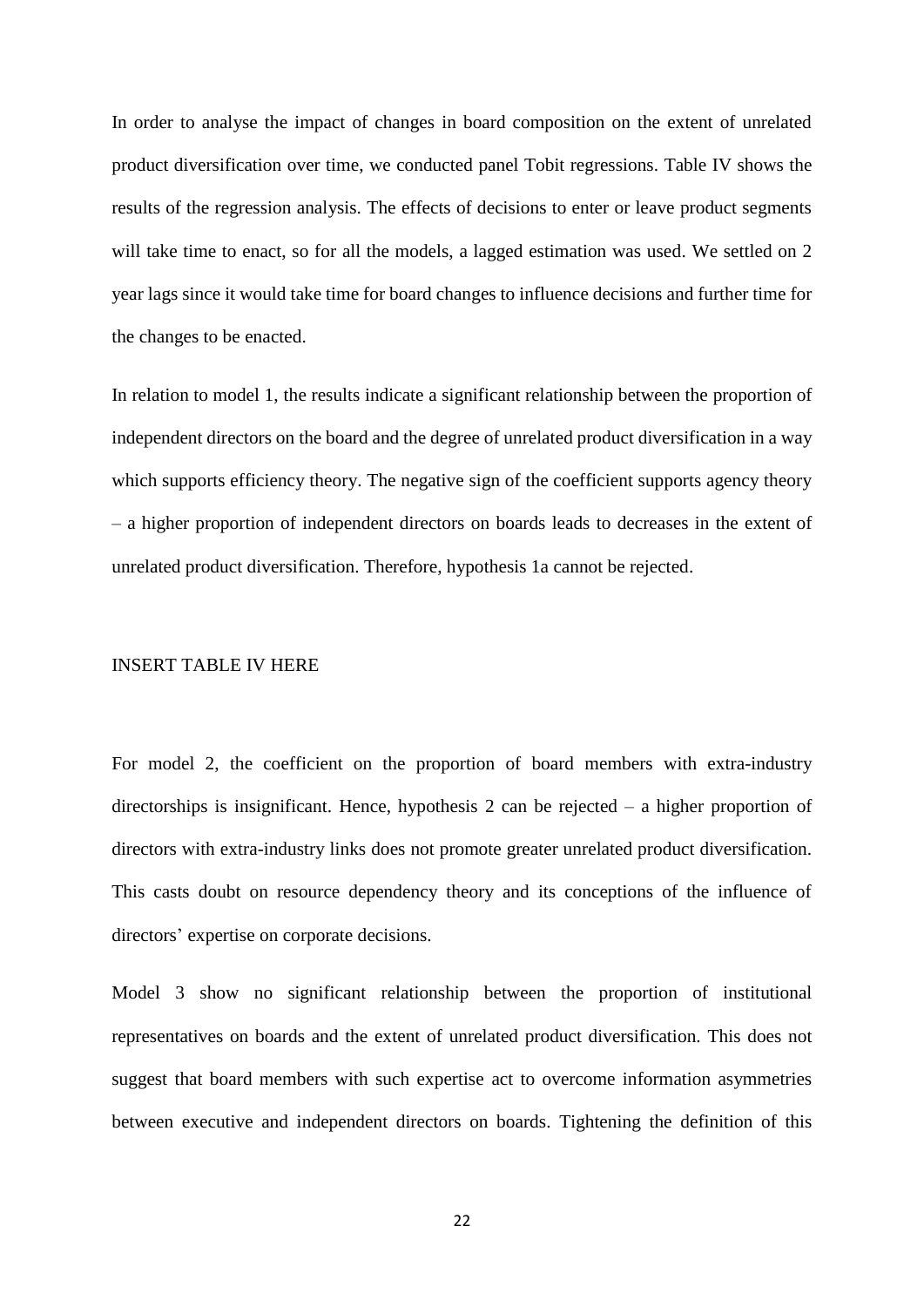variable to incorporate only those directors representing institutions with ownership stakes has no impact on the results. Therefore, hypothesis 3a can be rejected.

In all of the models, the average tenure of independent directors had a significant influence on the extent of unrelated product diversification. The sign of the coefficient is negative, suggesting that as such board members gain more experience of companies as a group they may feel more confident to challenge executives' excessive diversification, forcing a retrenchment in the scope of activities. This supports agency theory. In addition, changes in the leverage ratio has a significantly positive coefficient in all of the models. Liquidity has a significantly negative influence on the extent of unrelated product diversification. This is inconsistent with previous work. The results indicate that those firms classified as industrials were more likely to have greater unrelated product diversification than those classified as consumer orientated.

#### *4.4 Related Product Diversification*

In order to analyse the impact of changes in board composition on the extent of related product diversification over time, we conducted panel Tobit regressions. As with unrelated product diversification, a lagged estimation was used since it would be expected that changes in independent variables would take time to influence the extent of product diversification. A lag of two years was used. Table V shows the results of the regression analysis.

In relation to model 1, the results indicate a significant relationship between the proportion of independent directors on the board and the degree of related product diversification. The sign is positive indicating that a higher proportion of independent directors produces greater related product diversification. Therefore, hypothesis 1b cannot be rejected. This supports agency theory propositions regarding the influence of independent directors on strategic decisions. It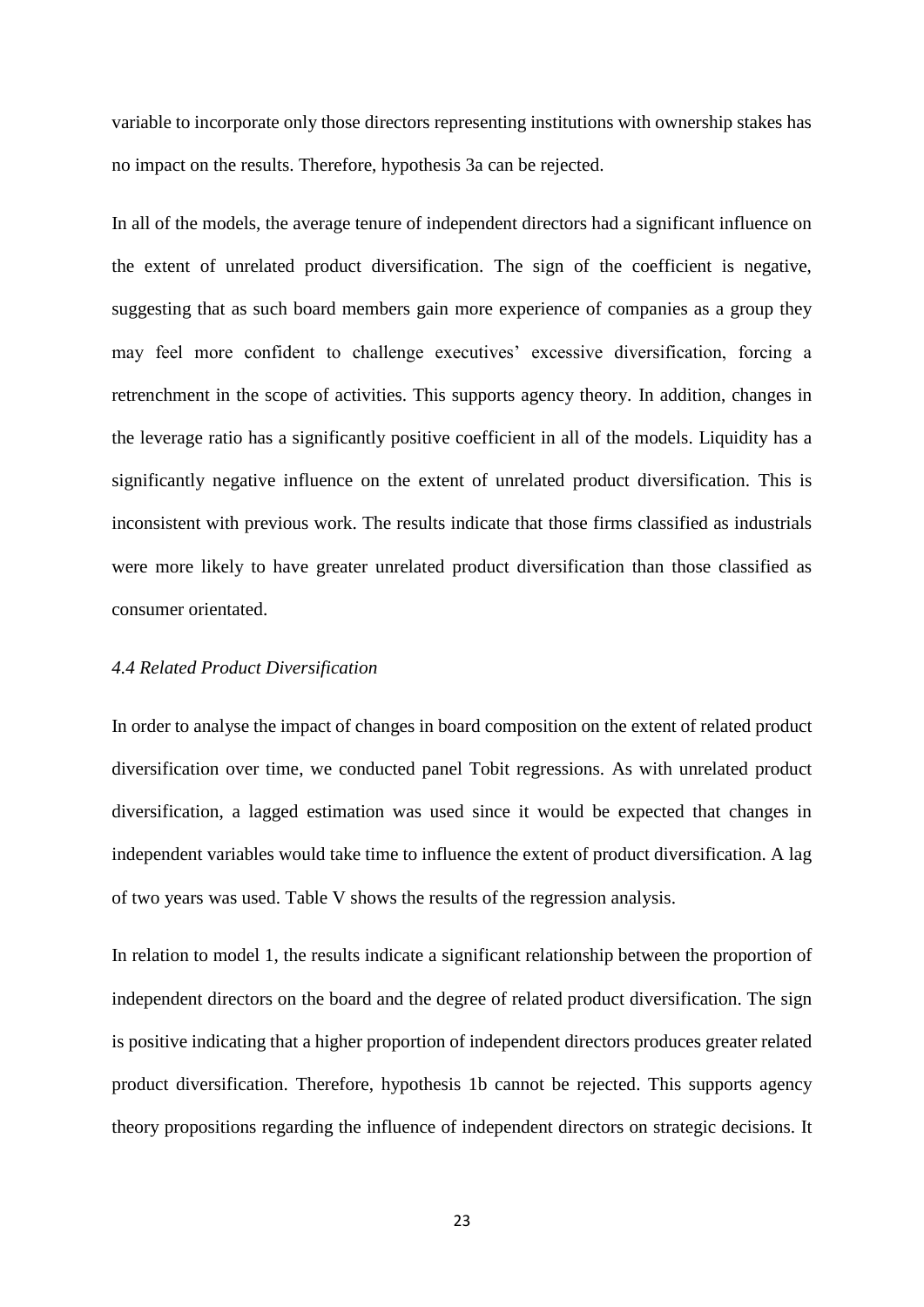also supports efficiency theory since the relationship supports the view that more independent boards promote value-enhancing related diversification.

#### INSERT TABLE V HERE

For model 3, the results show a significant relationship between the proportion of institutional representatives on boards and the extent of related product diversification. However, the sign of the coefficient suggests that higher proportions of such board members actually produce lower levels of related diversification. This is not consistent with agency theory propositions. They may well act to maintain very narrowly focused enterprises. Tightening the definition of this variable to include directors representing institutions with ownership stakes has no impact on the results. Therefore, hypothesis 3b can be rejected.

In all of the models, both debt and liquidity are significant influences on related product diversification. However, the signs are conflicting. Higher debt is associated with higher related diversification. In contrast, lower liquidity is associated with higher related diversification. The results indicate that industrial classification has a significant influence on the extent of related product diversification. Companies in the consumer sector are more likely to engage in related product diversification than industrials. In model 3 only, the coefficient for total assets is significantly positive, indicating that larger firms are more likely to engage in related diversification. In contrast, the coefficient for CEO tenure is significantly negative. This suggests longer-serving CEOs are associated with lower levels of related product diversification.

# **5 Implications of the Results**

The results show some limited support for the influence of board composition on corporate governance. Agency theory proposes that more independent boards are more likely to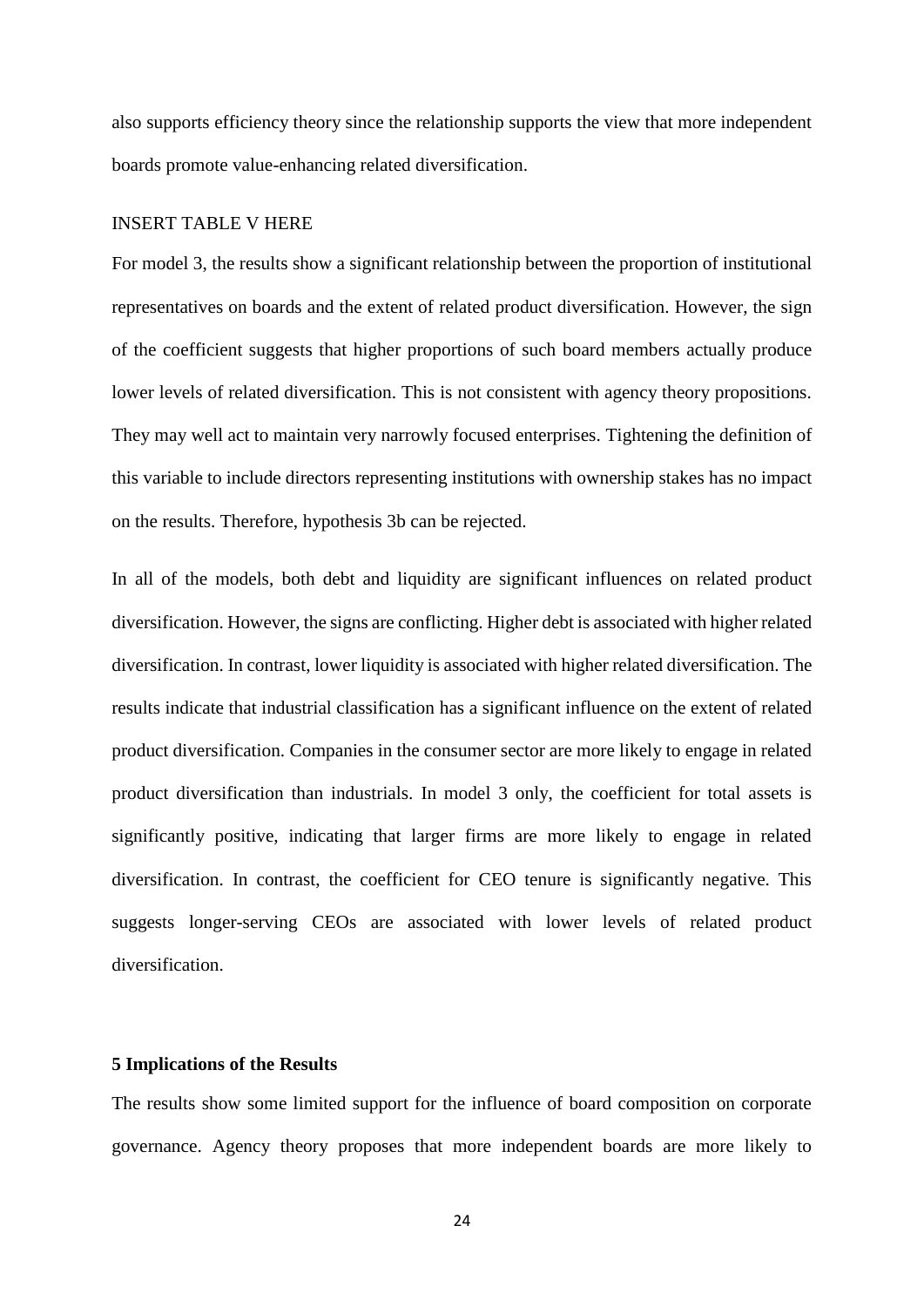overcome information asymmetries between executive and independent directors, ensuring strategic decisions are consistent in promoting shareholders' interests in ways which supports efficiency theory. Firstly, 34 of the 50 companies in our sample conducted no unrelated product diversification across the period at all. Of the remaining 16 companies which did, the average level decreased across the period. Secondly, our regression results suggest that increases in the proportion of independent directors on corporate boards were associated with decreases in the extent of unrelated product diversification. Thirdly, our results also show that increases in the proportion of independent directors on corporate boards were associated with increases in the degree of related product diversification. Finally, our research disputes resource dependency theory since the proportion of board members with extra-industry executive directorships had no influence on changes in the extent of unrelated diversification.

Overall, the work suggests that the emphasis on board independence in corporate governance reform by the UK regulatory authorities may be appropriate. However, the observed association needs to be treated with caution. As listing requirements regarding board independence for UK corporations have tightened over the last decade, it would be expected that the proportion of such directors on UK boards would rise. This was indeed the case for our sample. Across all the companies in our sample, whether they conducted product diversification (unrelated and related) or not, there was an increasing proportion of independent directors on boards.

Our results indicate that directors with links to financial institutions do not influence the extent of unrelated product diversification, but do affect the extent of related product diversification – though not in the way proposed by agency theory. They do not help overcome information asymmetry in boards. Therefore, proposals to encourage the active involvement of such institution to ensure that resources are invested in a productive manner must be treated with caution. However, given the very low incidence of this type of director among the companies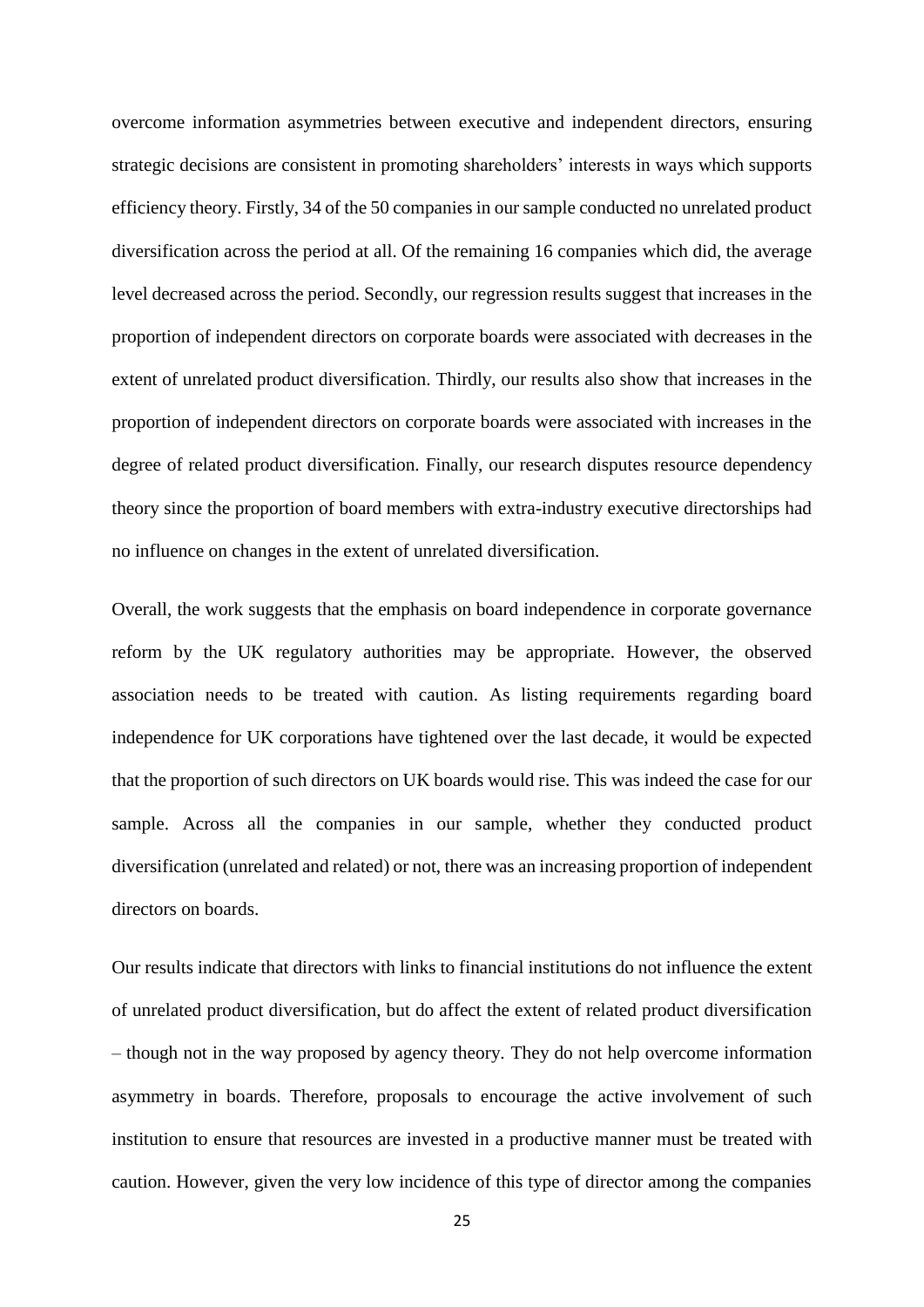in our sample, it may be premature to draw firm conclusions. More work needs to be done analysing their impact on a variety of corporate decisions.

#### **6 Conclusions**

This paper adds to the literature surrounding the governance role of corporate boards of directors by exploring the link between board composition and corporate diversification. The paper makes a contribution to research in this area by testing several hypotheses based on innovations surrounding board dynamics involving information asymmetry. Given the emphasis on agency theory in regulatory reforms, the hypotheses propose relationships between different aspects of board composition which reflect its conceptions. Further, we develop a hypothesis testing resource dependency theory. Previous work focused on crosssectional analysis. We advance research by adopting a panel data analysis, tracing changes in board composition and corporate diversification over 11 years between 2005 and 2015 in a sample of large UK listed companies. This enabled the work to analyse differences across companies, but also analyse the dynamic relationships within companies over time. The results of this longitudinal study complement existing work by analysing how board changes over a number of years may influence strategic decisions. We also make a novel contribution by distinguishing between unrelated and related diversification and analysing the contrasting propositions about the influence of board composition on each. Consequently, we extend knowledge of the nature and extent of board involvement in ensuring resources are used effectively but, also provide evidence which can help guide corporate governance research and policy in the UK and similar jurisdictions.

The results are subject to limitations. The operationalisation of board independence is one limitation. The definition of an independent director changes with revisions to the UK corporate governance, and many companies stated in their reports that, even though certain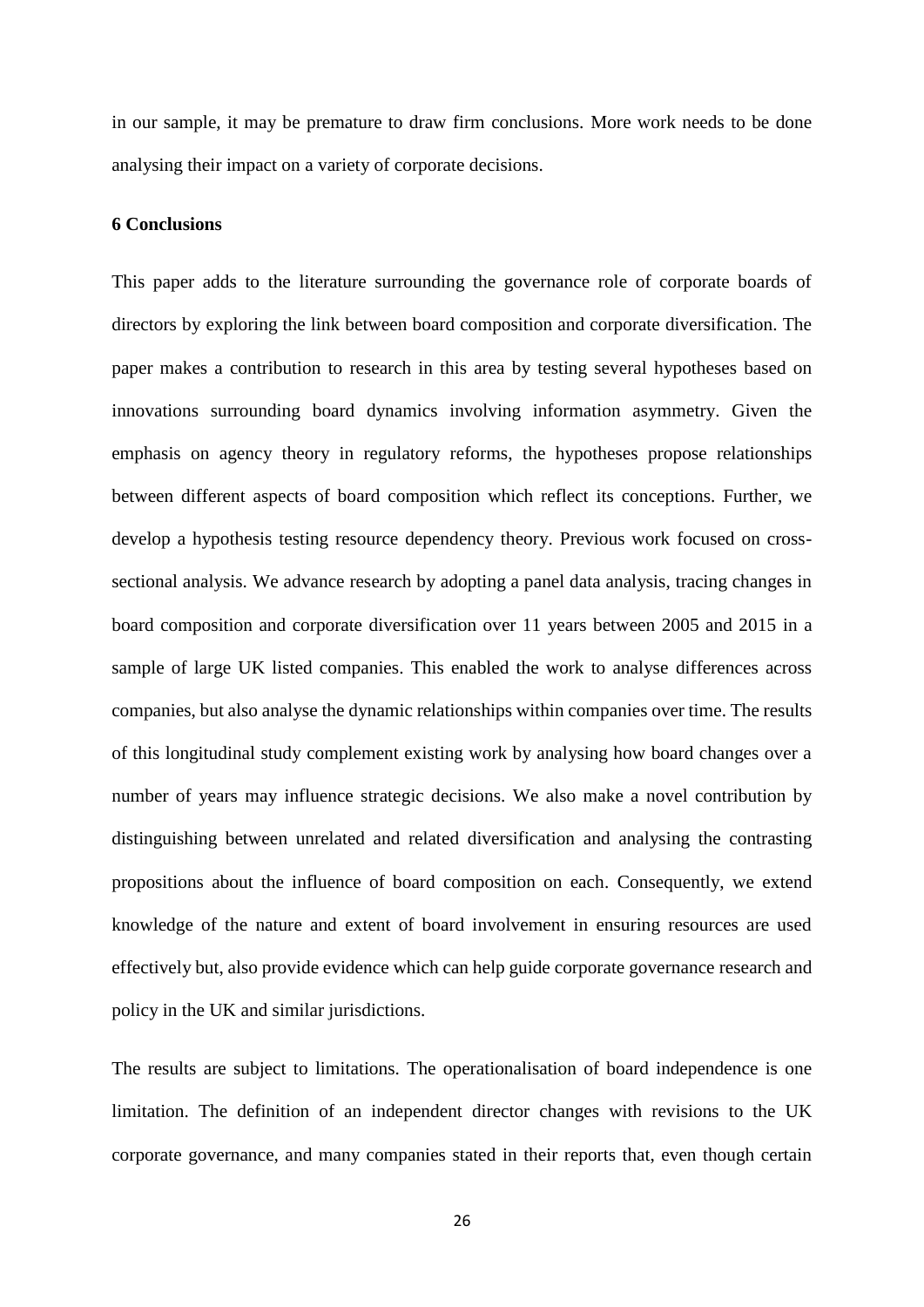directors do not qualify as independent under the Code, they were considered independent. Therefore, using the proportion of Code qualified independent directors on a board may not capture the full complexity of the concept. Further, despite the use of a panel of 50 large UK companies over 11 years, a large proportion exhibited no unrelated product diversification at all across the period, which means there are limits to the generalisability of the results. A broader study of UK firms may be beneficial. However, given the increasing trend for more narrowly-focused enterprises in developed corporate environments, analysing product diversification may not be a fruitful way of analysing the role of boards in strategy. The investigation of different types of strategic decisions may increasingly provide the variation in outcomes which yield useful results.

The definitions which have been used to determine board composition in this study are approximate measures of decision-making dynamics within boards of directors. To count as having institutional or extra-industry links, board members needed to be executive directors. Such a strict definition severely limited the incidence of such board members in our sample. It may be that looser definitions of directors' affiliations may capture the influences of these characteristics on strategy and provide a more meaningful measure for analysis. Further, emerging qualitative research investigating board dynamics may be more beneficial, particularly in relation to the influence of institutional representatives (Huse et al., 2011).

The results show that increased board independence advances the interests of shareholders by restraining unrelated corporate diversification and promoting related corporate diversification. This is consistent with the prevailing agency perspective that boards perform a monitoring role. Additionally, our results show that the average tenure of these independent directors has an important role to play. Longer average tenures promote changes in product diversification in line with shareholders' interests. This suggests that the regulatory drive for more board independence in the UK, and more widely, may resolve principal-agent conflicts in companies.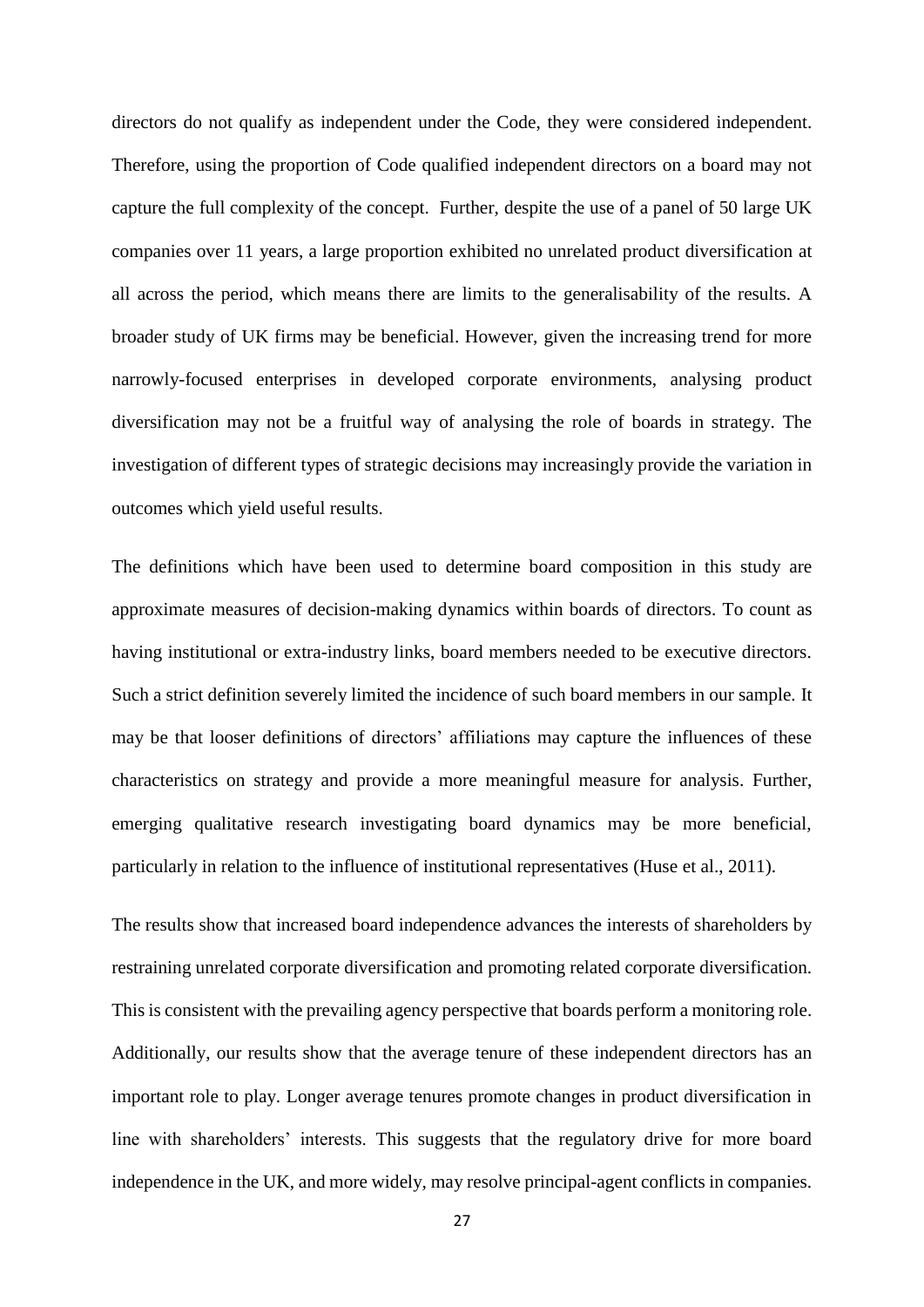However, one must be careful in drawing conclusions about the influence of independent directors on decision-making. The UK regulatory authorities must not rely on a single operationalisation of board independence. Board interactions are complicated. Our results suggest that in addition to appointing more independent directors to corporate boards, they must be appointed for periods of time which are sufficient to learn enough about the companies in order to overcome the asymmetric information they face, producing more effective monitoring and corporate governance.

# **References**

Adams, R., Hermalin, B. and Weisbach, M. (2010) 'The role of boards of directors in corporate governance: A conceptual framework and survey'. *Journal of Economic Literature*, Vol. 48: pp.58–107.

Adams, R. and Ferreira, D. (2007) 'A theory of friendly boards'. *Journal of Finance*, Vol. 62: pp.217-250.

Adams R., Almeida, H. and Ferreira, D. (2005) 'Powerful CEOs and their impact on corporate performance'. *Review of Financial Studies*, Vol. 18: pp.1408-1432.

Aguilera, R., Williams, C., Conley, J. and D. Rupp (2006) 'Corporate governance and social responsibility: a comparative analysis of the UK and US'. *Corporate Governance: an international review*, Vol. 14: pp147-158.

Amihud, Y. and Lev, B. (1981) 'Risk reduction as managerial motive for conglomerate mergers'. *Bell Journal of Economics*, Vol. 12: pp.605-617.

Anderson, R., Bates, T. and Bizjak, J. (2000) 'Corporate governance and firm diversification', *Financial Management*, Vol. 30: pp.5–22.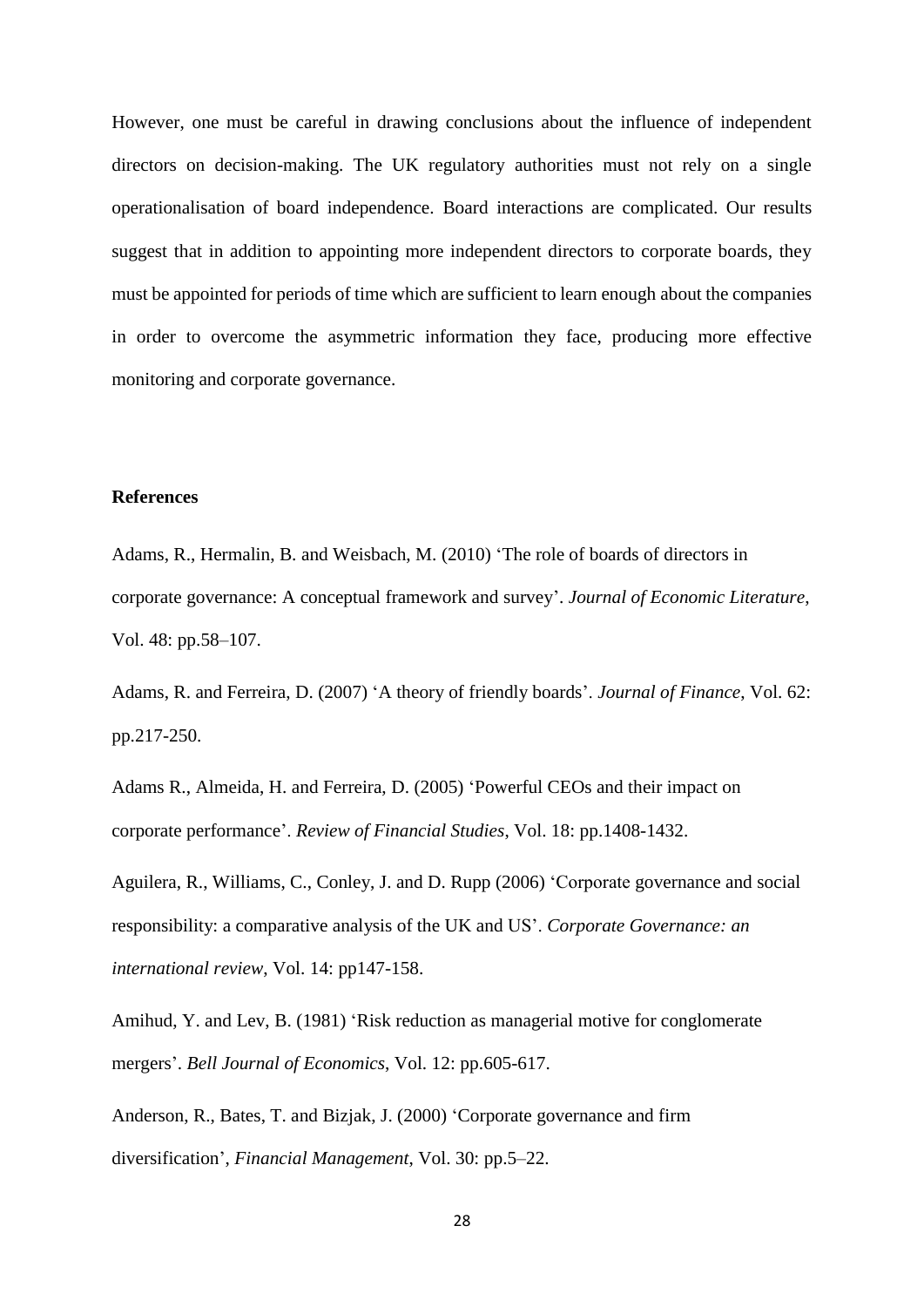Beard, D. and Dess, G. (1981) 'Corporate-level strategy, business-level strategy, and firm performance'. *Academy of Management Journal*, Vol. 24: pp.633–88.

Bhagat, S. & Black, B. (2002) 'The non-correlation between board independence and longterm firm performance'. *Journal of Corporation Law,* Vol. 27: pp.231-274.

Brav, A., Jiang, W., Thomas, R. and Partnoy, F. (2008) 'Hedge fund activism, corporate governance and firm performance'. *Journal of Finance*, Vol. 63: pp. 1729-1775.

Chen, R., Dyball, M. and Wright, S. (2009) 'The link between board composition and corporate diversification in Australia'. *Corporate Governance: An International Review*, Vol. 17: pp.208-223.

Chizema, A. and Kim, J. (2010) 'Outside directors on Korean boards: governance and institutions'. *Journal of Management Studies*, Vol. 47: pp.109-129.

Clifford, C. (2008) 'Value creation or destruction? Hedge funds as shareholder activists'. *Journal of Corporate Finance*, Vol. 14: pp.323-336.

Daily, C. and Dalton, D. (1993) 'Board of directors' leadership and structure: Control and performance implications'. *Entrepreneurship Theory and Practice*, 17: 65–81.

Dalton, D., Daily, C., Ellstrand, A. and Johnson, J. (1998) 'Meta-analytic reviews of board composition, leadership structure, and financial performance'. *Strategic Management Journal*, Vol. 19: pp.269-290.

Datta, D., Musteen, M. and Herrmann, P (2009) 'Board characteristics, managerial incentives, and the choice between foreign acquisitions and international joint ventures'. *Journal of Management*, Vol. 35: pp.928-953.

Davis, J., Schoorman, F. and Donaldson, L. (1997) 'Towards a stewardship theory of management'. *Academy of Management Review*, Vol. 22: pp.20–47.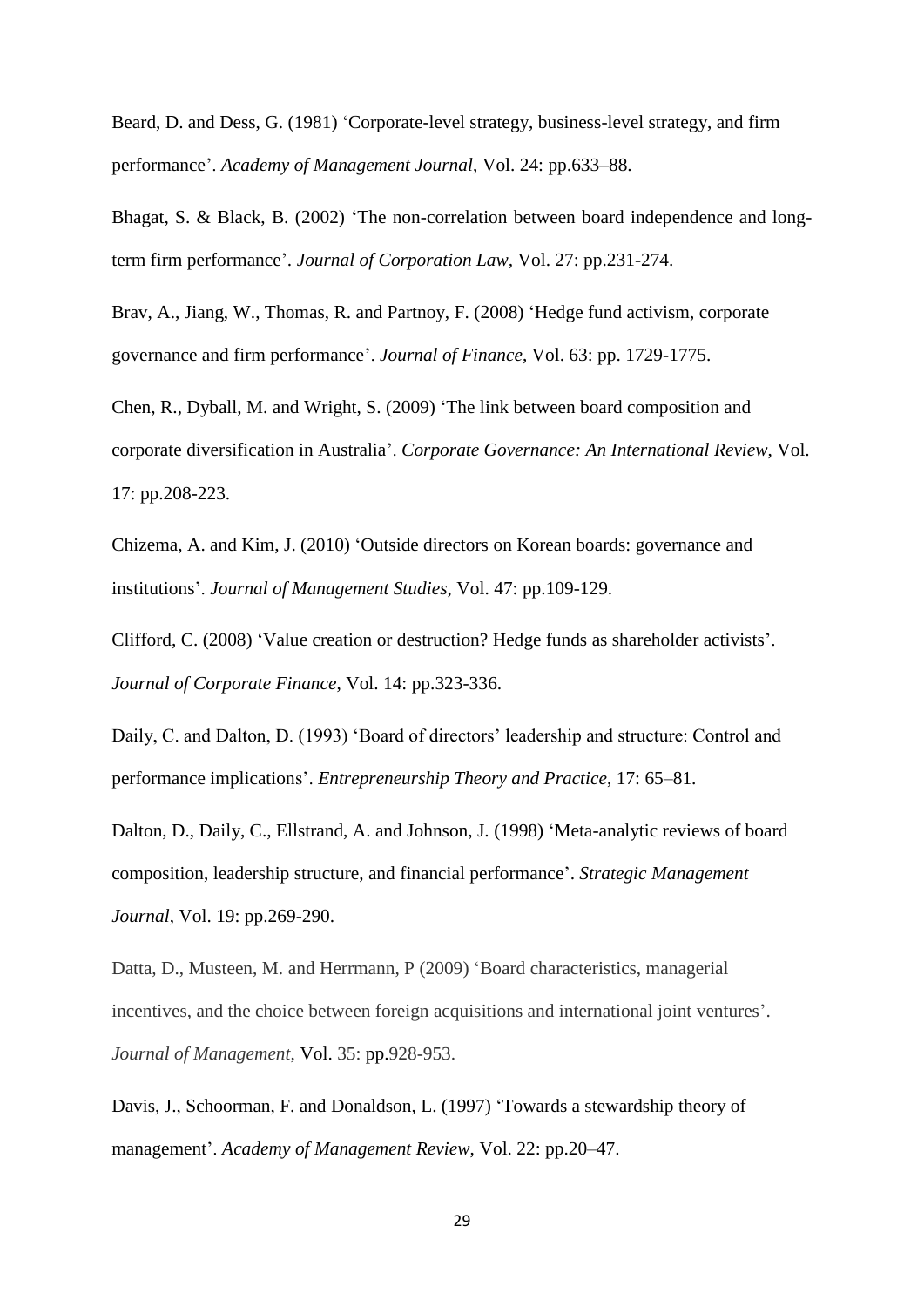Dominguiz-Martinez, S., Swank, O. and Visser, B. (2008) 'In defense of boards'. *Journal of Economics and Management Strategy*, Vol. 17: pp.667-682.

Donaldson, L. (1990) 'The Ethereal Hand: Organisational Economics and Management Theory', *Academy of Management Review*, Vol. 15: pp.369–381.

Duchin, R. Matsusaka, J. and Ozbas, O. (2010) 'When are outside directors effective?' *Journal of Financial Economics*, Vol.96: pp195-214.

Fich, E. and Shivdasani, A. (2006) 'Are busy boards effective monitors'? *Journal of Finance*, Vol. 61: pp.689–724.

Financial Reporting Council (2016) *UK Corporate Governance Code.*

Finkelstein, S. and Hambrick, D. (1996) *Strategic Leadership: Top Executives and their Effects on Organisations*. Minneapolis/St Paul, MN: West Publishing Co.

Forbes, D. and Milliken, F. (1999)' Cognition and corporate governance: Understanding boards of directors as strategic decision-making groups'. Academy of Management Review, Vol. 24: pp.489-505.

Gillette, A., Noe, T. and Robello, M. (2008) 'Board structures around the world: an experimental investigation,' Review of Finance, Vol. 12: pp.93-140.

Goyal, V. and Park, C. (2002) 'Board leadership structure and CEO turnover'. *Journal of Corporate Finance*, Vol. 8: pp.49-66.

Graham, J., Lemmon, M. and Wolf, J. (2002) 'Does corporate diversification destroy value'? *Journal of Finance*, Vol. 57: pp.695–720.

Gul, F. and Leung, S. (2004) 'Board leadership, outside directors' expertise and voluntary corporate disclosures'. *Journal of Accounting and Public Policy*, Vol. 23: pp.351–79.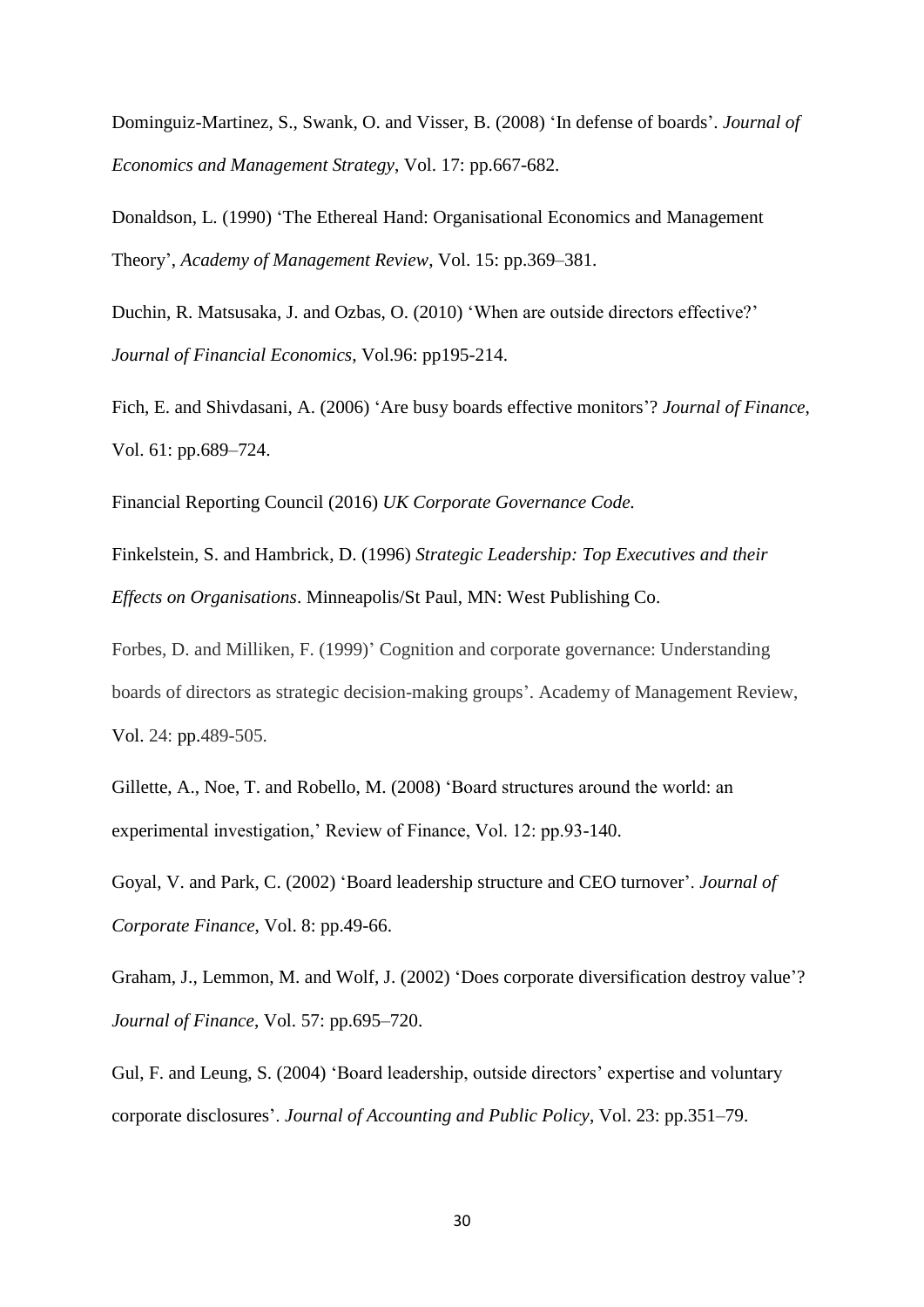Guo, R., Kruse, T., and Nohel, T. (2008) 'Undoing the powerful anti-takeover force of staggered boards'. *Journal of Corporate Finance*, Vol. 14: pp.274-288.

Harris, M. and Raviv, A. (2008) 'A theory of board control and size'. *The Review of Financial Studies*, Vol. 21: pp1797-1832.

Haunschild, P. and Beckman, C. (1998) 'When do interlocks matter? Alternate source of information and interlock influence'. *Administrative Science Quarterly*, Vol. 43: 815–44.

Hautz, J., Mayer, M. and C. Stadler (2013) 'Ownership identity and concentration: a study of their joint impact on corporate diversification'. *British Journal of Management*, Vol. 23: pp102-126.

Haynes, M., Thompson, S. and Wright, M. (2000) 'The determinants of corporate divestment in the UK'. *International Journal of Industrial Organisation*, Vol. 18: pp.1201-1222.

Hendry, K. and Kiel, G. (2004) 'The role of the board in firm strategy: Integrating agency and organizational control perspectives'. *Corporate Governance: An International Review*, Vol. 12: pp.500-520.

Hermalin, B. and Weisbach, M. (1998) 'The determinants of board composition'. *RAND Journal of Economics*, Vol. 19: pp.589–606.

Hillman, A. and Dalziel, T. (2003) 'Boards of Directors and Firm Performance: Integrating Agency and Resource Dependence Perspectives'. *Academy of Management Review*, Vol. 28, pp.383–396.

Hitt, M., Hoskisson, R. and Kim, H. (1997) 'International diversification: Effects on innovation and firm performance in product-diversified firms'. *Academy of Management Journal*, Vol. 40: pp.767–98.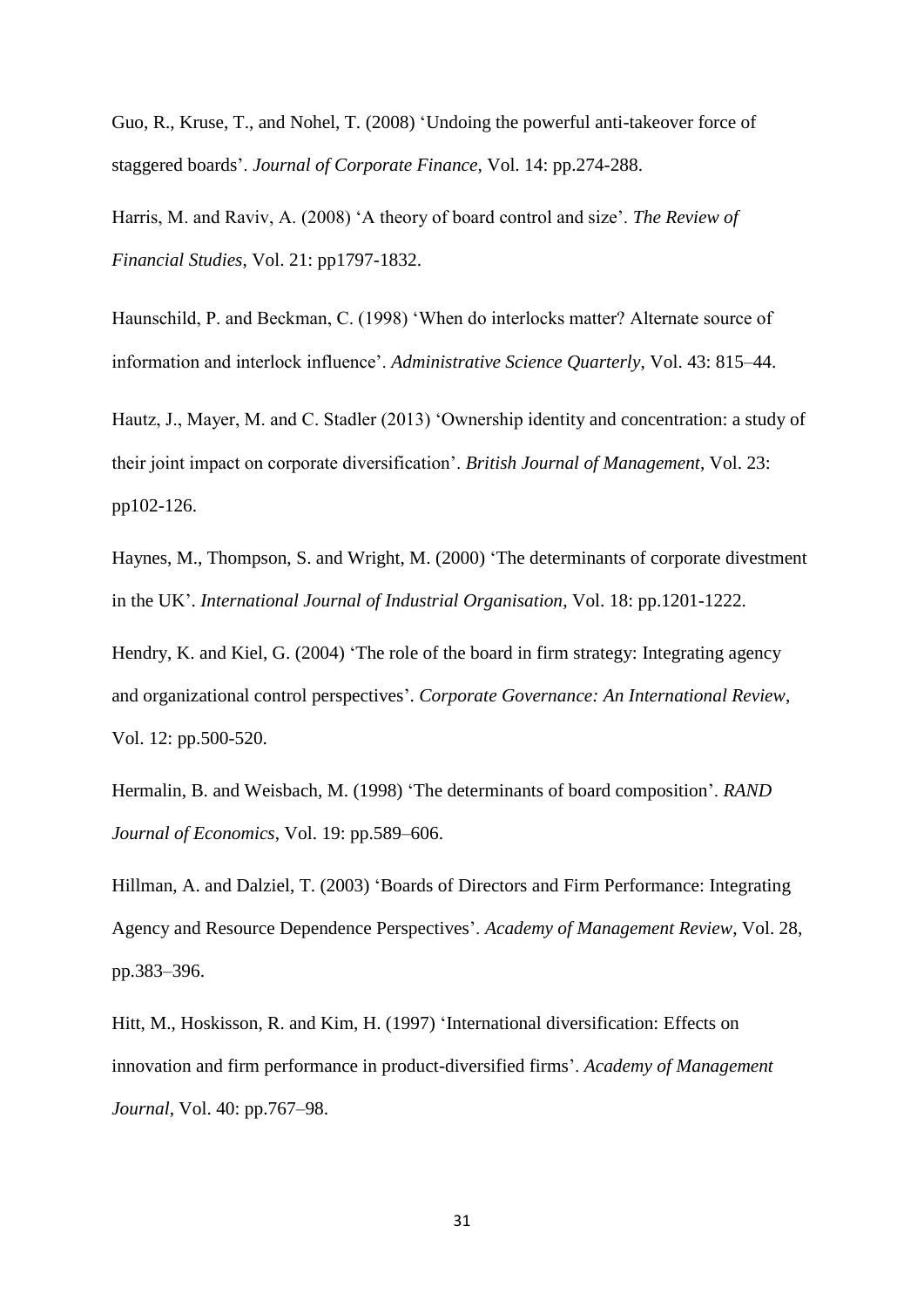Holmstrom, B. (2005) 'Pay without performance and the managerial power hypothesis: a comment'. *Journal of Corporation Law*, Vol. 30: pp.703-713.

Hung, H. (1998) 'A typology of the theories of the roles of governing boards'. *Corporate Governance: An International Review*, Vol. 6, pp.101–111.

Huse, M, Hoskisson, R, Zattoni, A, Viganò, R (2011) 'New perspectives on board research: Changing the research agenda'. *Journal of Management and Governance,* Vol. 15: pp.5-28.

Jacquemin, A. and Berry, C. (1979) 'Entropy Measure of diversification and corporate growth'. *The Journal of Industrial Economics*, Vol. 4: pp.359–69.

Jensen, M. (1986) 'Agency costs of free-cash flow, corporate finance and takeovers'. *American Economic Review*, Vol. 76: pp.323-329.

Jensen, M. and Meckling, W. (1976) 'Theory of the firm: Managerial behaviour, agency costs and ownership structure'. *Journal of Financial Economics,* Vol. 3: pp.305-360.

Kaczmarek, S., Kimono, S. and Pye, A. (2014) 'Interlocking directorships and firm performance in highly regulated sectors: the moderating impact of board diversity'. *Journal of [Management](javascript:__doLinkPostBack() and Governance*. *18*: 347-372.

Kaplan, S. and Minton, B. (2006) 'How has CEO turnover changed? Increasingly performance sensitive boards and increasingly uneasy CEOs'. NBER Working paper series, No. 12465.

Kay, J. (2012) 'The Kay review of UK equity markets and long-term decision-making'. Department for Business, Innovation and Skills, London.

Kiel, G. and Nicholson, G. (2003) 'Board composition and corporate performance: How the Australian experience informs contrasting theories of corporate governance'. *Corporate Governance: an international review*, Vol. 11:pp 189-205.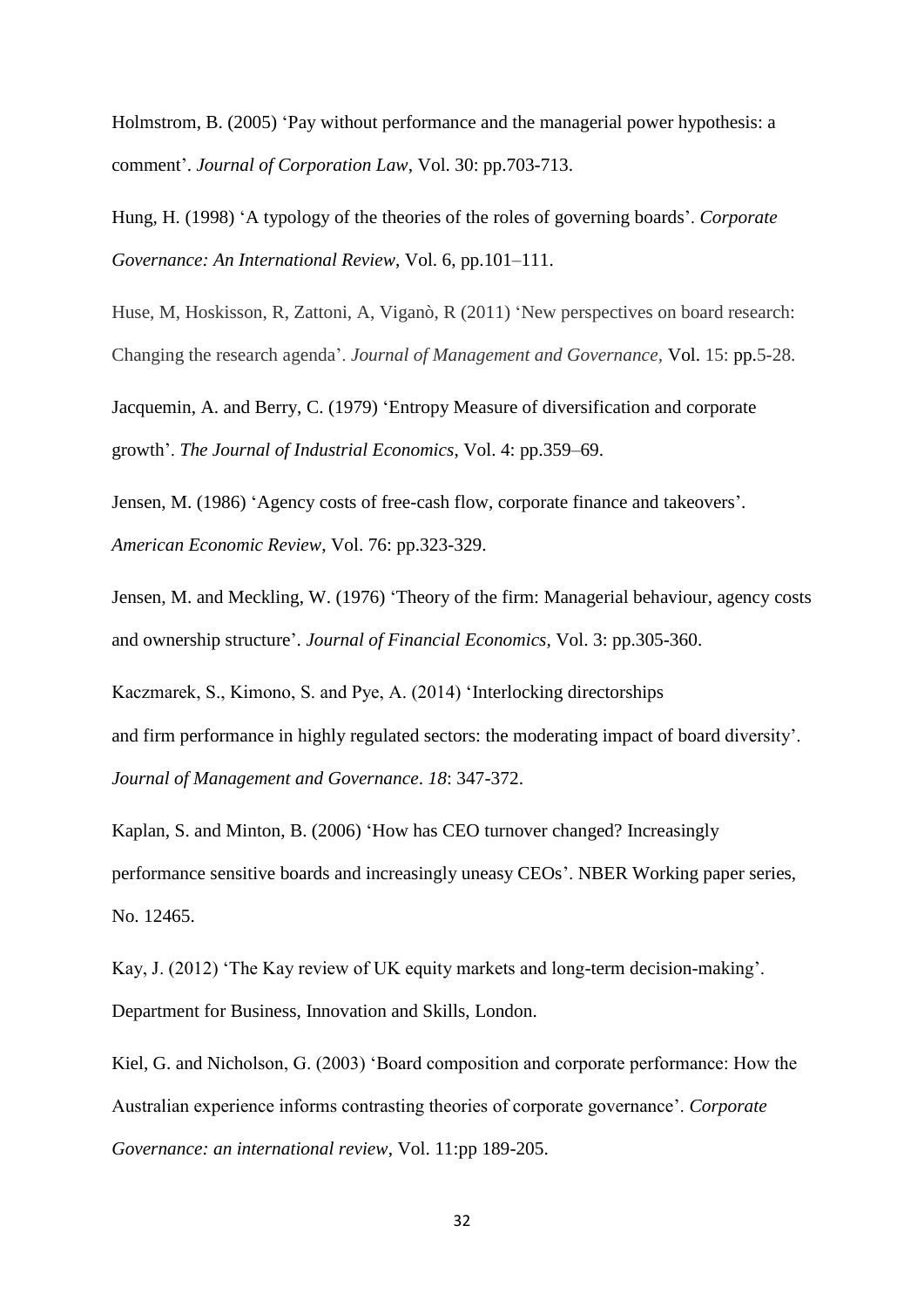Kumar, P. and Sivaramakrishnan, K. (2008) 'Who monitors the monitor? The effect of board independence on executive compensation and firm value'. Review of Financial Studies, Vol. 21: pp.1371-1401.

Lane, P., Cannella, A. and Lutbatkin, M. (1998) 'Agency problems as antecedents to unrelated mergers and diversification: Amihud and Lev reconsidered'. *Strategic Management Journal,*  Vol. 19: pp.555-578.

Mace, M. (1971) *Directors: Myth and Reality*. Boston: Division of Research Graduate School of Business Administration Harvard University.

McKnight, P. and Weir, C. (2009) 'Agency costs, corporate governance mechanisms and ownership structure in large UK publicly quoted companies: A panel data analysis'. *The Quarterly Review of Economics and Finance,* Vol. 49: pp.139-158.

McNulty, T. and Pettigrew, A. (1999) 'Strategists on the board'. *Organisational Studies*, Vol. 20: pp.47–74.

Mizruchi, M (1996) 'What do interlocks do? An analysis, critique, and assessment of research on interlocking directories'. *Annual Review of Sociology*, Vol. 22:pp271–98.

Montgomery, C. (1994) 'Corporate diversification'. *The Journal of Economic Perspectives*, Vol. 8: pp.163-78.

Muth, M. and Donaldson, L. (1998) 'Stewardship theory and board structure: contingency approach'. *Corporate Governance: An International Review*, Vol. 6: pp.5-28.

Nicholson, G. and Kiel, G. (2007) 'Can directors impact performance? A case-based test of three theories of corporate governance'. *Corporate Governance: An International Review*, Vol. 15: pp.585–608.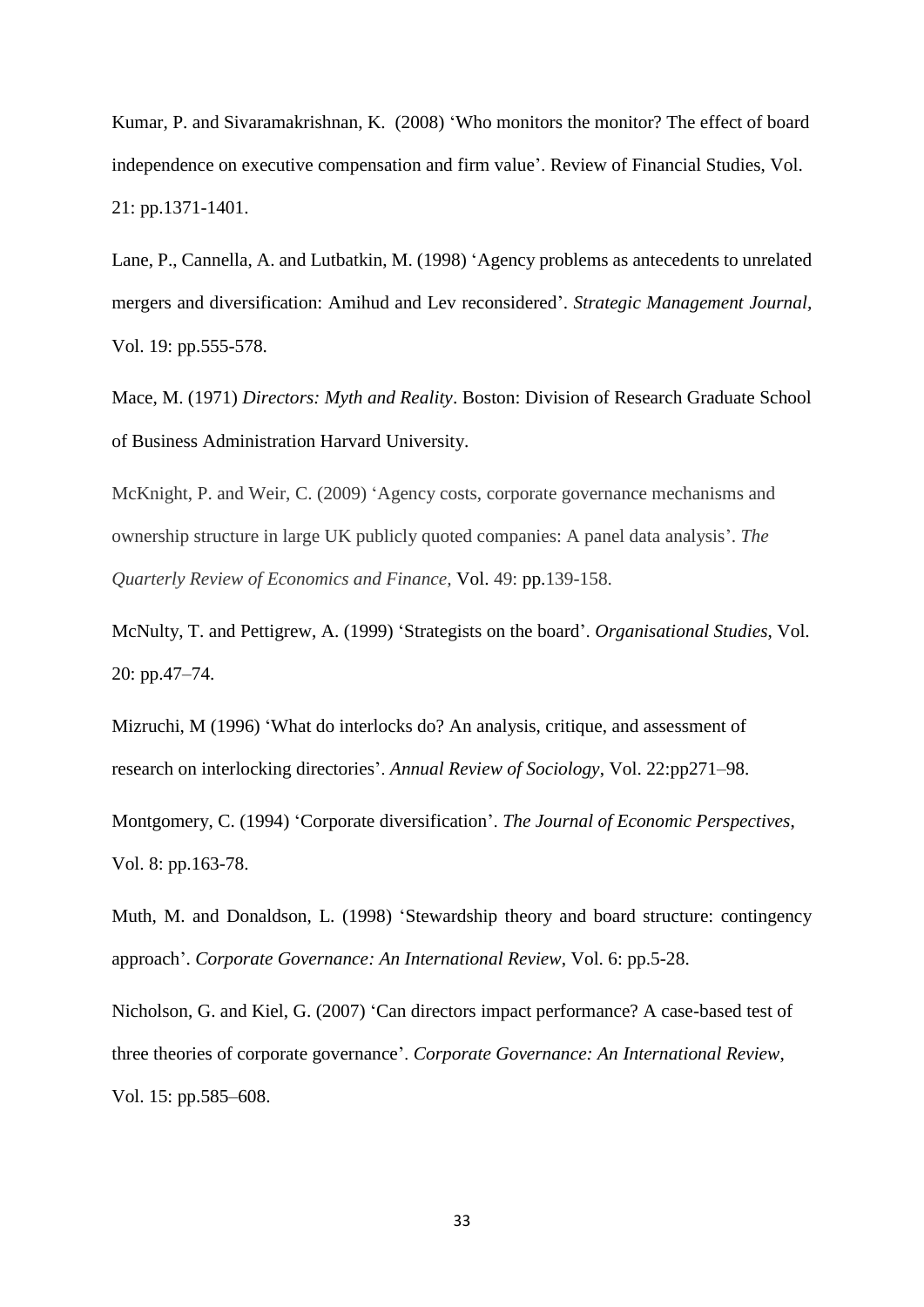O'Shannassy, T. (2010) 'Board and CEO practice in modern strategic-making: how is strategy developed, who is the boss and in what circumstances'? *Journal of Management and Organisation*, Vol. 16: pp.280-298.

Padgett, C. 2012 *Corporate Governance: Theory and Practice*, Basingstoke: Palgrave MacMillan.

Pfeffer, J. (1972) 'Size and composition of corporate boards of directors: The organization and its environment'. *Administrative Science Quarterly*, Vol. 17: pp.218–28.

Pfeffer, J. and Salancik, G. (1978) *The External Control of Organisations: A Resource Dependence Perspective.* New York: Harper and Row.

Ramaswamy, K., Li, M. and Veliyath, R. (2002) 'Variations in ownership behaviour and propensity to diversify: A study of the Indian corporate context'. *Strategic Management Journal*, Vol. 23: pp.345–58.

Ravina and Sapienza (2010) 'What do independent directors know? Evidence from their trading'. *Review of Financial Studies*, Vol.23: pp.963-1003.

Rumelt, R. (1982) 'Diversification Strategy and Profitability'. *Strategic Management Journal*, Vol. 3, pp.359-369.

Shleifer, A. and Vishny, R. (1997) 'A survey of corporate governance'. *Journal of Finance*, Vol. 52: pp.737–83.

Stearns, L. and Mizruchi, M. (1993) 'Board composition and corporate financing: The impact of financial institution representation on borrowing'. *Academy of Management Journal,* Vol. 36: pp603-618.

Stiles, P. (2001) 'The impact of the board on strategy: An empirical examination'. *Journal of Management Studies*, Vol. 38: pp.627–650.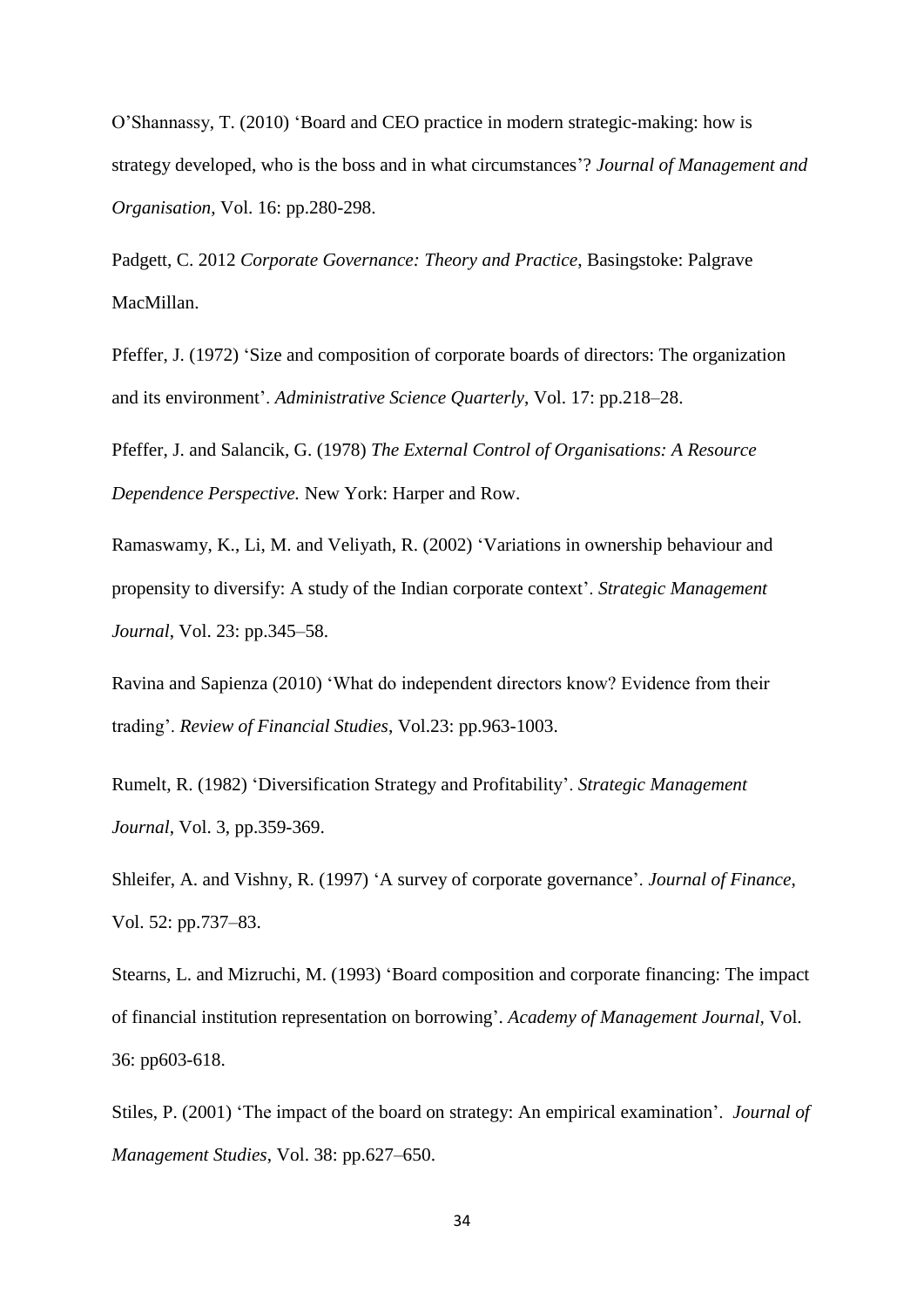Stiles, P. and Taylor, B. (1996) 'The strategic role of the board'. *Corporate Governance: An International Review*, Vol. 4: pp.3–10.

Tian, G. and Twite, G. (2011) 'Corporate governance, external market discipline and firm productivity'. *Journal of Corporate Finance*, Vol. 17: pp.403-417.

Walsh, J. and Seward, J. (1990) 'On the efficiency of internal and external corporate control mechanisms, *Academy of Management Review*, Vol. 15: pp.421–458.

Webb, R., Beck, M. and McKinnon, R. (2003) 'Problems and limitations of institutional investor participation in corporate governance', *Corporate Governance: An International Review*, Vol. 11: pp.65–73.

Yuan, R., Xiao, N. Jason, N. and Zou, J. (2009) 'The role of financial institutions in the corporate governance of listed Chinese companies'. *British Journal of Management*, Vol. 20: pp562-580.

Yermack, D. (1996) 'Higher market valuation of companies with a small board of directors'. *Journal of Financial Economics*, Vol. 40: pp.185–211.

Zahra, S. and Pearce, J. II (1989) 'Boards of directors and corporate financial performance: A review and integrative model, *Journal of Management*, Vol. 15: pp.291–334.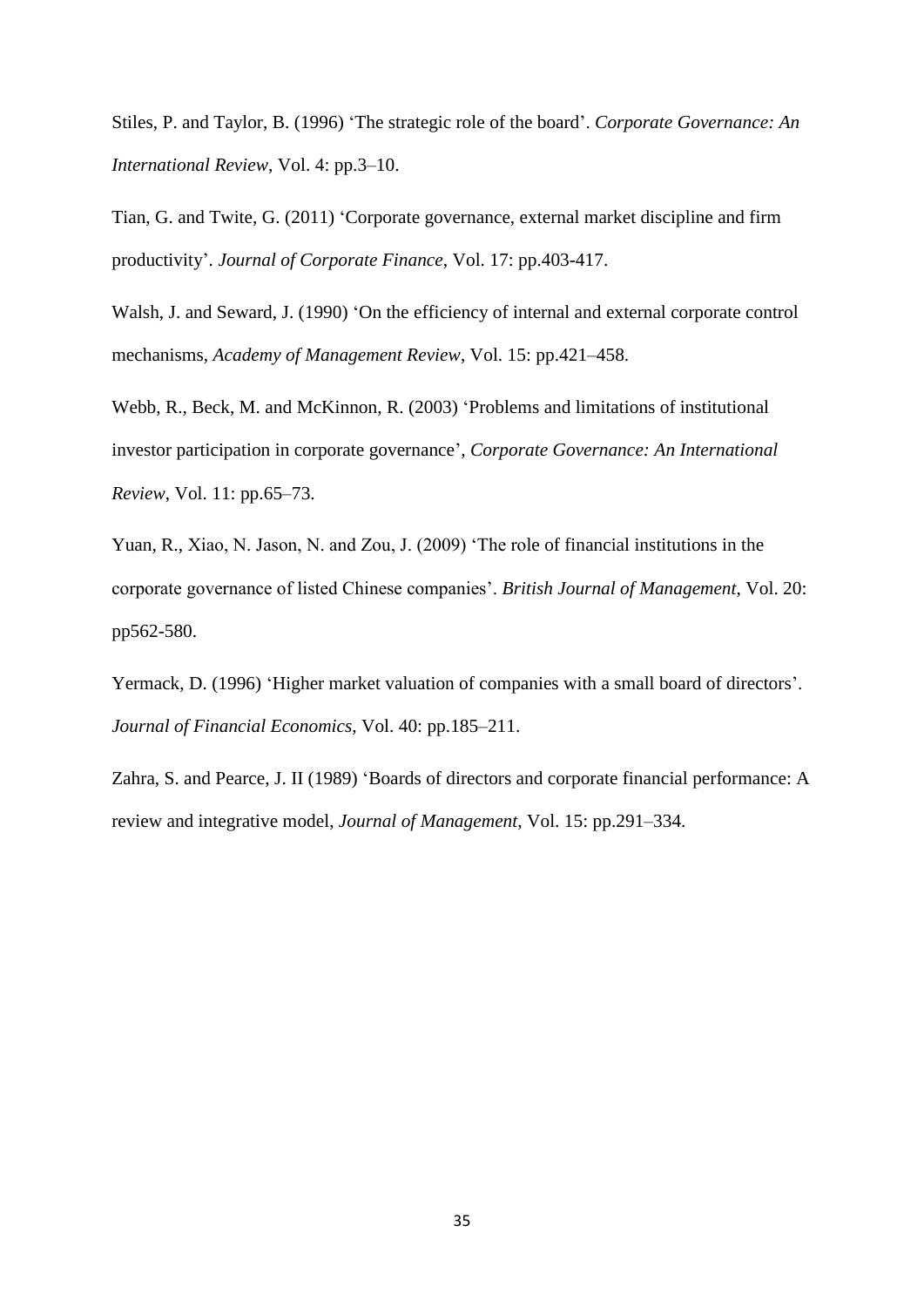| Variable       | Definition                                        | Source                               |
|----------------|---------------------------------------------------|--------------------------------------|
| Name           |                                                   |                                      |
| <b>DIV</b>     | Measure of Diversification: Unrelated product     | Author's calculations using          |
|                | diversification (UPD) or related product          | data from Bloomberg                  |
|                | diversification (RPD)                             |                                      |
| <b>PID</b>     | The proportion of independent directors on        | Company Report of the                |
|                | the board                                         | <b>Directors</b>                     |
| PIR            | The proportion of institutional representatives   | Company Report of the                |
|                | on the board: either executives of institutions   | <b>Directors</b>                     |
|                | with ownership interests in the company or        |                                      |
|                | executives of institutions (PIROWN),              |                                      |
|                | irrespective of ownership (PIR).                  |                                      |
| <b>PED</b>     | The proportion of board members with extra-       | Company Report of the                |
|                | industry (different 2-digit GICS) executive       | <b>Directors</b>                     |
|                | directorships).                                   |                                      |
| <b>PNIOWN</b>  | The proportion of board members                   | Company Report of the                |
|                | representing non-institutional ownership          | <b>Directors</b>                     |
|                | interests                                         |                                      |
| <b>CEOT</b>    | CEO tenure measured in years.                     | Company Report of the                |
|                |                                                   | <b>Directors</b>                     |
| <b>IDT</b>     | Average tenure of independent directors           | Company Report of the                |
|                | measured in years                                 | Directors                            |
| <b>TASSETS</b> | Natural logarithm of total assets of the          | <b>Bloomberg Professional</b>        |
|                | company                                           | Service                              |
| <b>LEV</b>     | Leverage Ratio: Ratio of Long-term debt to        | <b>Bloomberg Professional</b>        |
|                | total assets of the company                       | Service                              |
| LIQ            | Current ratio: ratio of current assets to current | <b>Bloomberg Professional</b>        |
|                | liabilities                                       | Service                              |
| FCF            | Free Cash Flow: net cash flow from                | <b>Bloomberg Professional</b>        |
|                | operations plus interest paid plus net cash       | Service                              |
|                | flows from investing activities                   |                                      |
| <b>IND</b>     | Categorical measure covering three industrial     | <b>Bloomberg Professional</b>        |
|                | sectors adapted using the primary 2-digit         | Service                              |
|                | <b>GICS</b> Code                                  |                                      |
| <b>GDP</b>     | Index of UK Gross Domestic Product at             | <b>Office of National Statistics</b> |
|                | constant prices $(2012 - 100)$                    | (ONS)                                |
|                |                                                   |                                      |

**Table I: Variable Names, Definitions and their Source**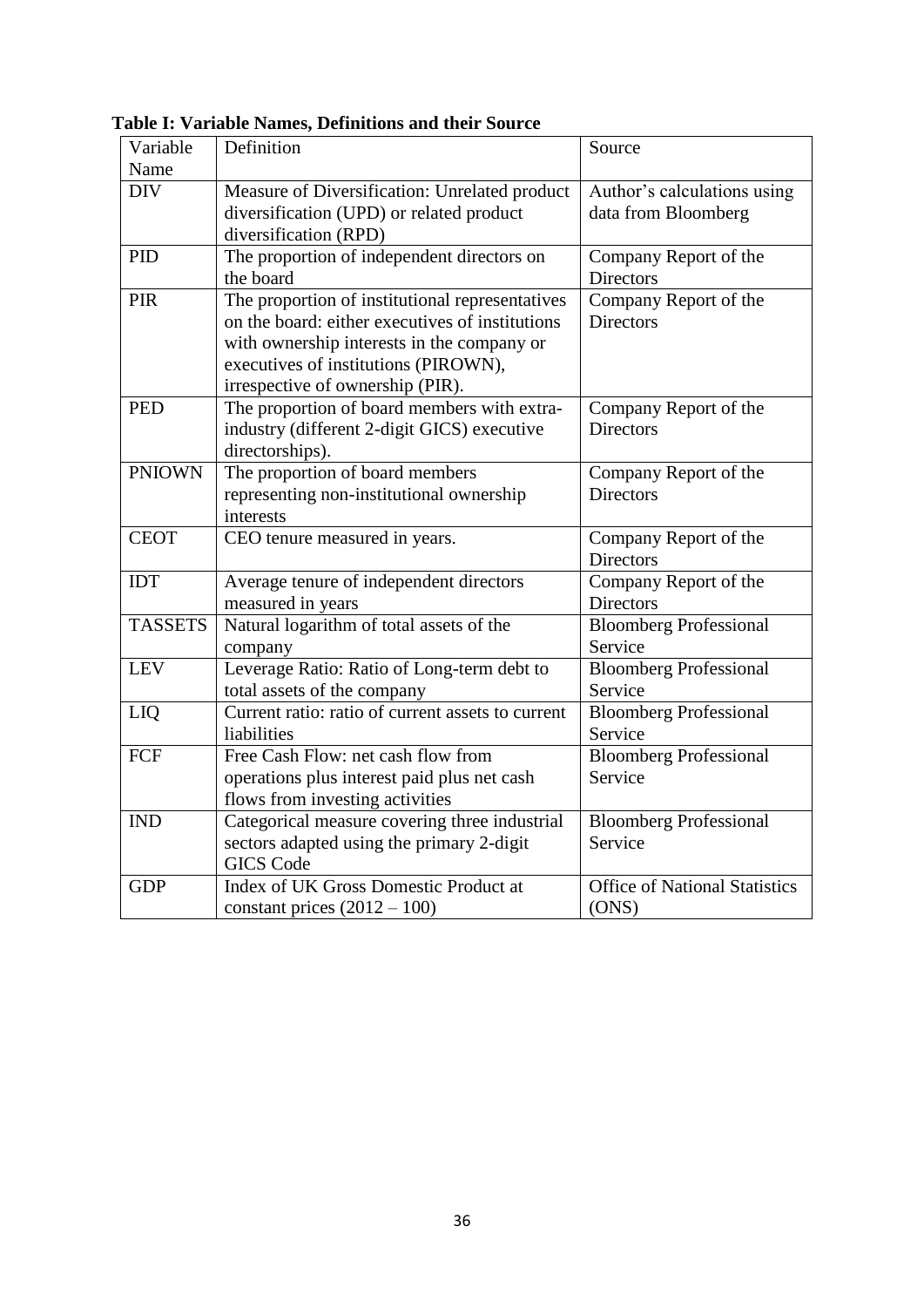



**Figure II: Mean Jacquemin and Berry (JB) Statistic for Firms exhibiting Related Product Diversification between 2005 and 2015**

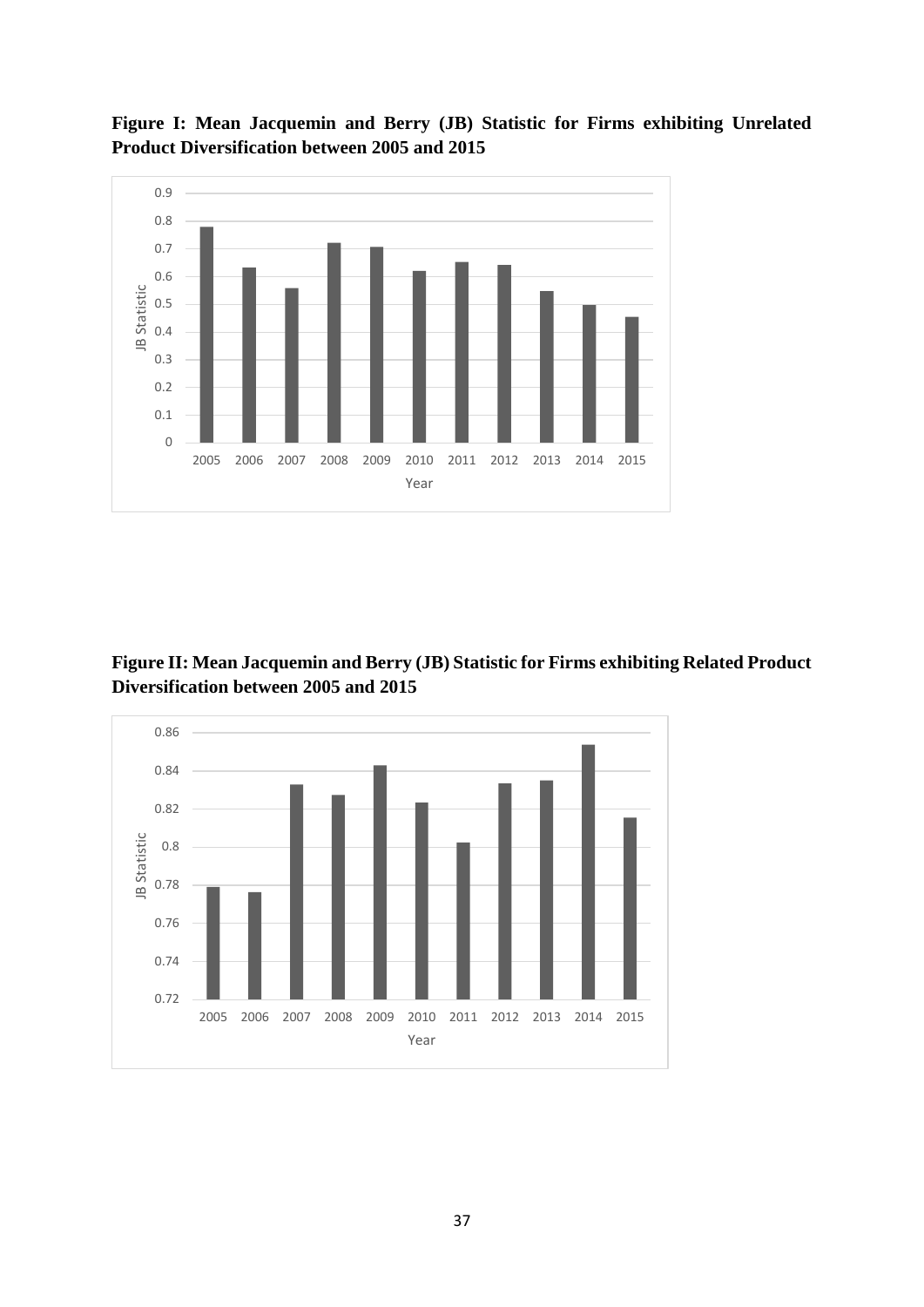|               | <b>Mean</b> | <b>Median</b> | <b>Max</b> | Min.     | Std. Dev. | <b>Observations</b> |
|---------------|-------------|---------------|------------|----------|-----------|---------------------|
| <b>UPD</b>    | 0.622       | 0.609         | 1.679      | $\theta$ | 0.462     | 176                 |
| <b>RPD</b>    | 0.820       | 0.707         | 1.900      | $\Omega$ | 0.454     | 385                 |
| <b>PID</b>    | 0.522       | 0.500         | 0.846      | $\Omega$ | 0.125     | 550                 |
| <b>PED</b>    | 0.127       | 0.111         | 0.571      | $\theta$ | 0.122     | 550                 |
| <b>PIR</b>    | 0.054       | 0.000         | 0.429      | $\theta$ | 0.078     | 550                 |
| <b>PIROWN</b> | 0.007       | 0.000         | 0.167      | $\Omega$ | 0.027     | 550                 |
| <b>PNIOWN</b> | 0.021       | 0.000         | 0.250      | $\theta$ | 0.053     | 550                 |
| <b>CEOT</b>   | 5.1         | 4.0           | 33         | $\Omega$ | 4.99      | 550                 |
| <b>IDT</b>    | 3.876       | 3.750         | 23.000     | $\Omega$ | 2.026     | 550                 |
| <b>ASSETS</b> | 7.865       | 7.920         | 11.097     | 2.915    | 1.320     | 550                 |
| <b>LEV</b>    | 0.210       | 0.210         | 0.831      | $\theta$ | 0.145     | 550                 |
| LIQ           | 1.269       | 1.236         | 4.377      | 0.2264   | 0.568     | 550                 |
| <b>FCF</b>    | 269.364     | 98.75         | 5750.00    | $-3361$  | 780.135   | 550                 |

# **Table II: Descriptive Statistics**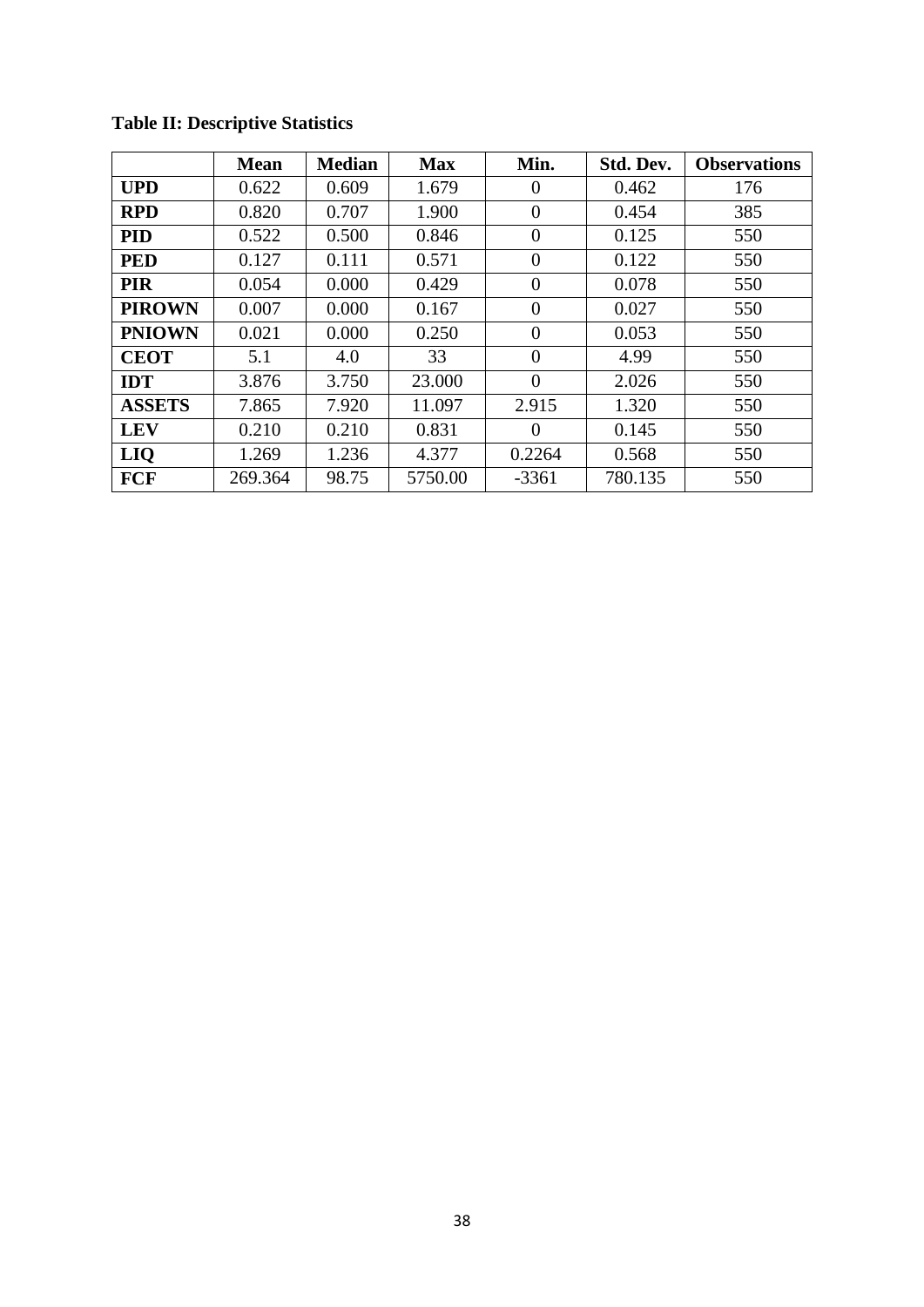| <b>Variables</b> | <b>UPD</b>   | <b>RPD</b>   | <b>PID</b>   | <b>PIR</b> | <b>PED</b> | <b>PNIOWN</b> | <b>CEOT</b> | <b>IDT</b>   | <b>SIZE</b> | <b>LEV</b> | LIQ          | <b>FCF</b> | <b>OUTPUT</b> |
|------------------|--------------|--------------|--------------|------------|------------|---------------|-------------|--------------|-------------|------------|--------------|------------|---------------|
| <b>UPD</b>       | $\mathbf{1}$ |              |              |            |            |               |             |              |             |            |              |            |               |
| <b>RPD</b>       | $-0.308**$   | $\mathbf{1}$ |              |            |            |               |             |              |             |            |              |            |               |
| <b>PID</b>       | $-0.160$     | 0.098        | $\mathbf{1}$ |            |            |               |             |              |             |            |              |            |               |
| <b>PIR</b>       | $-0.101$     | $-0.216$     | 0.007        | 1          |            |               |             |              |             |            |              |            |               |
| <b>PED</b>       | $-0.012$     | 0.207        | 0.091        | $-0.146$   | 1          |               |             |              |             |            |              |            |               |
| <b>PNIOWN</b>    | 0.068        | $-0.030$     | $-0.417**$   | $-0.031$   | $-0.077$   | 1             |             |              |             |            |              |            |               |
| <b>CEOT</b>      | 0.169        | $-0.040$     | $-0.331**$   | 0.017      | $-0.017$   | $0.349**$     | 1           |              |             |            |              |            |               |
| <b>IDT</b>       | $-0.154$     | 0.026        | $-0.030$     | $-0.020$   | $-0.077$   | 0.072         | 0.003       | $\mathbf{1}$ |             |            |              |            |               |
| <b>SIZE</b>      | 0.032        | 0.131        | $0.514**$    | 0.039      | 0.087      | $-0.232$      | $-0.158$    | 0.096        | 1           |            |              |            |               |
| <b>LEV</b>       | $-0.012$     | 0.062        | 0.020        | $-0.134$   | 0.082      | $-0.092$      | $-0.125$    | 0.050        | 0.077       | 1          |              |            |               |
| LIQ              | $-0.009$     | 0.014        | 0.008        | 0.055      | 0.028      | $-0.012$      | $-0.009$    | $-0.024$     | 0.007       | $-0.024$   | $\mathbf{1}$ |            |               |
| <b>FCF</b>       | $-0.001$     | $-0.005$     | 0.248        | 0.150      | 0.096      | $-0.125$      | $-0.034$    | $-0.007$     | $0.364**$   | 0.056      | $-0.007$     | 1          |               |
| <b>GDP</b>       | 0.054        | $-0.019$     | $-0.246$     | $-0.033$   | $-0.107$   | 0.030         | $-0.105$    | $-0.019$     | $-0.170$    | $-0.050$   | $-0.074$     | $-0.019$   | 1             |

\*indicates significance at 0.05 level

\*\* indicates significance at 0.01 level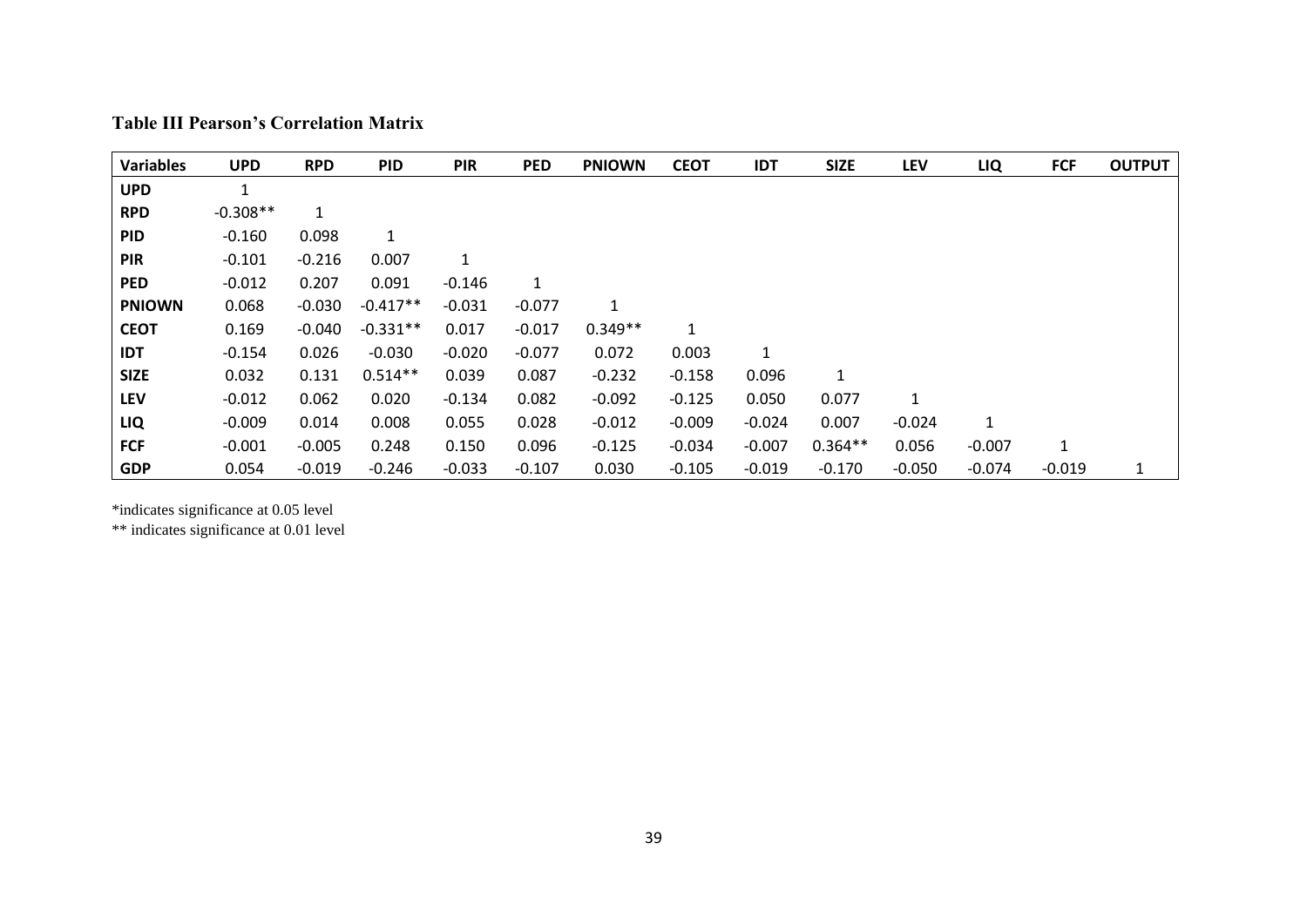|                          | <b>Model 1</b>         | <b>Model 2</b>         | <b>Model 3</b>       |
|--------------------------|------------------------|------------------------|----------------------|
|                          | <b>Panel Tobit</b>     | <b>Panel Tobit</b>     | <b>Panel Tobit</b>   |
|                          | <b>Regression</b>      | <b>Regression</b>      | <b>Regression</b>    |
| Intercept                | 1.721 (1.452)          | $-0.126(-0.107)$       | $-0.088(-0.076)$     |
| $PID (-2)$               | $-1.071(-2.165)*$      |                        |                      |
| PER $(-2)$               |                        | 0.003(0.007)           |                      |
| PIR $(-2)$               |                        |                        | $-0.803(-1.178)$     |
| <b>Control Variables</b> |                        |                        |                      |
| PNIOWN $(-2)$            | $-2.251(-1.970)*$      | $-1.017(-0.941)$       | $-0.984(-0.93)$      |
| $CEOT(-2)$               | 0.012(1.039)           | $0.02(1.93)*$          | $0.021(2.008)*$      |
| IDT $(-2)$               | $-0.207 (-5.436)$ **   | $-0.207 (-5.363)$ **   | $-0.205 (-5.362)$ ** |
| LASSETS $(-2)$           |                        | 0.058(1.337)           | 0.061(1.422)         |
| LEV $(-2)$               | $1.524(3.721)$ **      | $1.658(4.065)$ **      | $1.598(3.916)$ **    |
| $LIQ(-2)$                | $-0.265 (-3.005)$ **   | $-0.266(-2.866)$ **    | $-0.241 (-2.69)$ **  |
| $FCF(-2)$                | $3.16e-05(0.436)$      | $-4.48e-05$ $(-0.621)$ | $-3.43e-05(-0.477)$  |
| $GDP(-2)$                | $-2.82e-03$ $(-0.292)$ | 0.005(0.473)           | 0.004(0.421)         |
| Industry                 | n.a                    | n.a.                   | n.a.                 |
| <b>Observations</b>      | 450                    | 450                    | 450                  |
| Companies                | 50                     | 50                     | 50                   |
| Wald $\chi^2$            | 61.933                 | 55.510                 | 56.638               |
| Log-Likelihood           | $-260.943$             | $-262448$              | $-261.742$           |

| Table IV: Panel Tobit Regression Results for Unrelated Product Diversification |  |  |  |
|--------------------------------------------------------------------------------|--|--|--|
|                                                                                |  |  |  |

Coefficients of dependent variables shown (*z*-statistics are in parenthesis)

\*indicates significance at 0.05 level

\*\* indicates significance at 0.01 level